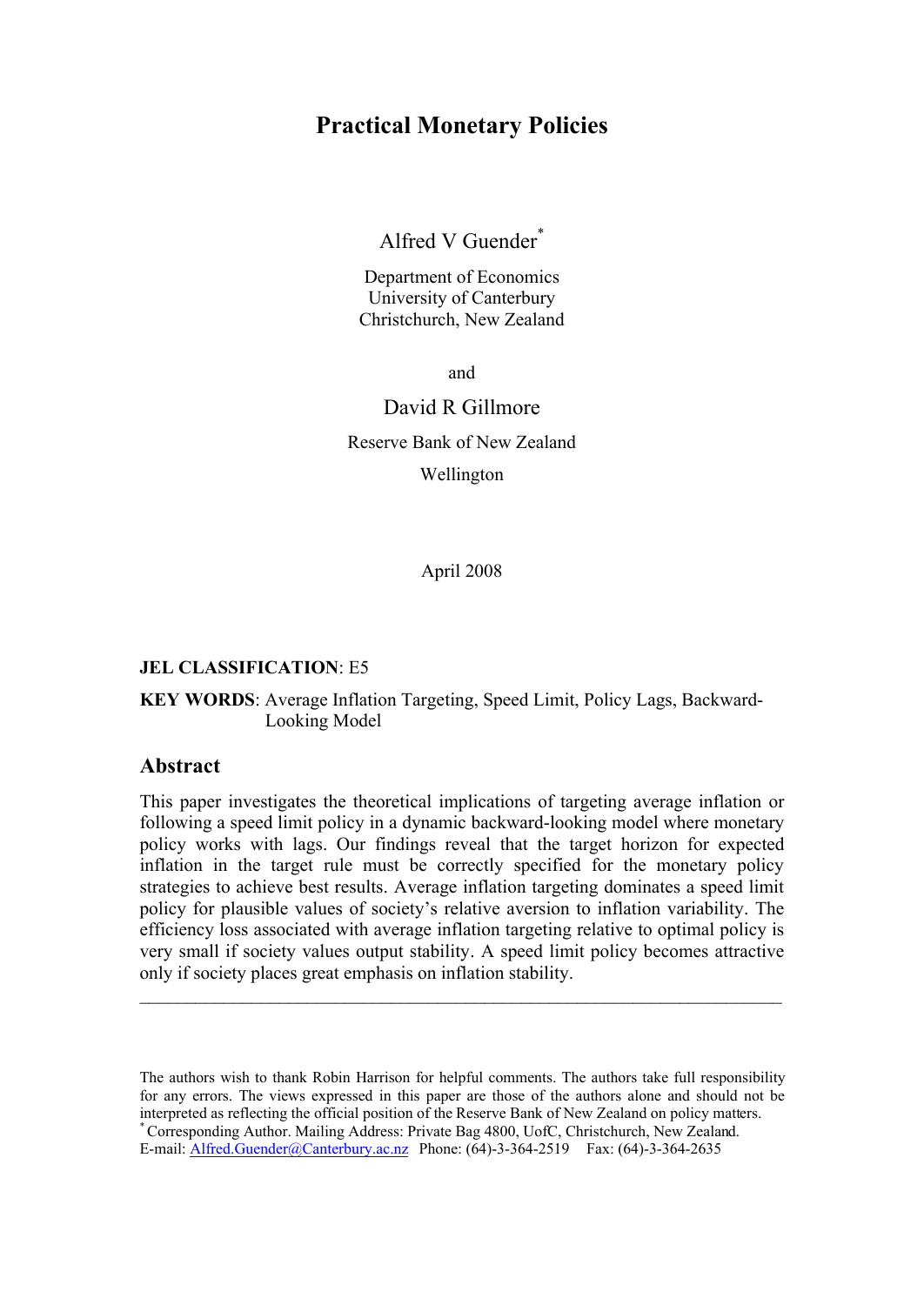Over the past two decades, monetary policy in OECD countries has been spectacularly successful in reducing inflation from high and variable rates to relatively stable levels of around one to four per cent. The containment of inflation reflects the emergence of a general consensus that the ultimate goal of monetary policy is to achieve price stability. What price stability means in practice is open to interpretation, however. Some central banks like the Reserve Bank of New Zealand have a formal legislated mandate to keep inflation, defined as the percentage change in the CPI, within an announced target band. Other central banks such as the European Central Bank and the Bank of England aim at a specific target level for the percentage change in the price level, typically two percent or below. In the United States, the mission of the Federal Reserve Board is to achieve price stability without being bound by a formal inflation target.

There are also marked differences among central banks in the definition of the inflation target that monetary policy seeks to attain. A number of central banks, notably the Reserve Banks of Australia and New Zealand, define the inflation objective as maintaining low *average* inflation over the cycle or medium term.<sup>1</sup> The Bank of Canada seeks to maintain low average inflation over longer horizons but aims to keep inflation at two percent annually. The term "average inflation" does not appear in the definition of the policy objectives of other central banks such as the European Central Bank, the Bank of England or the Federal Reserve Board.<sup>2</sup>

Doubts about a consensus on the target variables of monetary policy have also been expressed by Walsh (2003). He questions whether the Federal Reserve's target variable - other than the rate of inflation - is the output gap proper. According to his interpretation of recent Fed policy, the Fed has pursued a *speed* limit policy, i.e. focused on the growth rate of actual output relative to growth of potential output in the design of monetary policy. Analyzing such a speed limit policy in a forwardlooking model that also allows for output and inflation persistence, he finds that the

<sup>&</sup>lt;sup>1</sup> The Policy Target Agreement 2007 between the Minister of Finance and the Governor of the Reserve Bank of New Zealand stipulates that "[f]or the purpose of this agreement, the policy target shall be to keep future CPI inflation outcomes between 1 and 3 per cent on *average* over the medium term." In the description of its monetary policy framework, the Reserve Bank of Australia reports that "[i]n the Third Statement on the Conduct of Monetary Policy, issued in 2006, the Governor and the Treasurer agreed that the appropriate target for monetary policy is to achieve an inflation rate of 2-3 per cent on *average*, over the cycle, ….".

 $2^2$  The designers of the monetary policy strategy of the European Central Bank do emphasize, however, that the chief objective of policy is to maintain a rate of inflation close to (and preferably below) two percent over the *medium term* (Issing, Gaspar, Angeloni, and Tristani (2001)).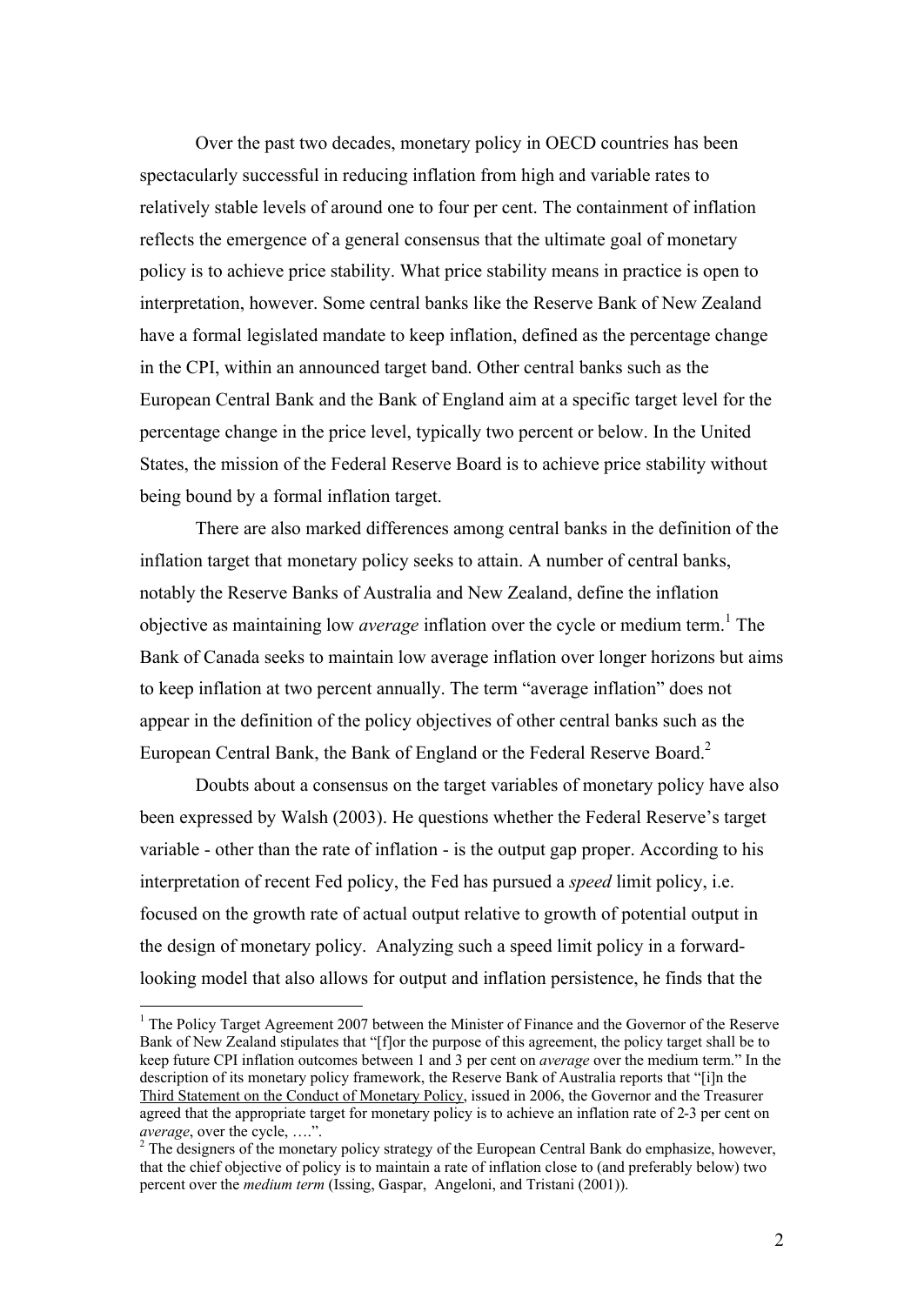focus on the change in the output gap in the design of monetary policy is warranted. A speed limit policy dominates flexible single-period inflation targeting unless agents are predominantly backward-looking. Nessén and Vestin (2005) assess the performance of average inflation targeting in a model similar to Walsh's and find that it is superior to flexible single-period inflation targeting. The reason that both types of policies work well in the forward-looking set-up is self-evident. Optimal policy dictates that monetary policy be history-dependent in the sense that past information is essential for setting current policy. Both a speed limit policy and average inflation targeting introduce a dynamic element into the policy-setting process which in turn establishes a conduit through which the monetary authorities can affect the forwardlooking inflationary expectations formed by agents. This expectations channel is not operative under flexible single-period inflation targeting. Söderström (2005) finds that a speed limit policy delivers a better stabilization performance than average inflation targeting in the standard forward-looking model upon which the current literature predominantly relies to analyze monetary policy strategies.

The workhorse model employed by Walsh (2003), Söderström (2005), and Nessén and Vestin (2005) is based on sound microeconomic underpinnings but has one potentially serious weakness. The model does not account for the lags in the transmission process of monetary policy. 3 The existence of these lags and their importance in the transmission process of monetary policy is widely acknowledged by central bankers, however. According to conventional wisdom, a change in monetary policy affects output after 12 to 15 months and inflation after 18 to 24 months. Thus in practice, the effect of a change in the policy instrument on the target variables of monetary policy is not contemporaneous, and the change in policy affects the real economy before it impacts on inflation.

Ball (1999) investigates the implications of such lags in the effect of monetary policy in the context of a simple backward-looking model.<sup>4</sup> According to his results, nominal income growth targeting, which is a special case of a speed limit policy, is a

 $3$  The absence of transmission lags in the forward-looking model enables the central bank to exercise perfect control over aggregate demand. A disturbance in the goods market that displaces output can be totally offset by the appropriate adjustment of the nominal rate of interest.

<sup>&</sup>lt;sup>4</sup> The literature on monetary policy of the 1950s and 1960 was acutely aware of the difficulties posed for policymakers by lags in the transmission process of monetary policy. See Culbertson (1960) and Friedman (1961). Svensson (1997) derives the target rules that underpin flexible and strict inflation targeting strategies in a backward-looking model that is essentially the same as Ball's (1999). Taylor (1994) employs a simpler variant of the backward-looking model, one where a change in the real rate of interest affects the output gap in the same period.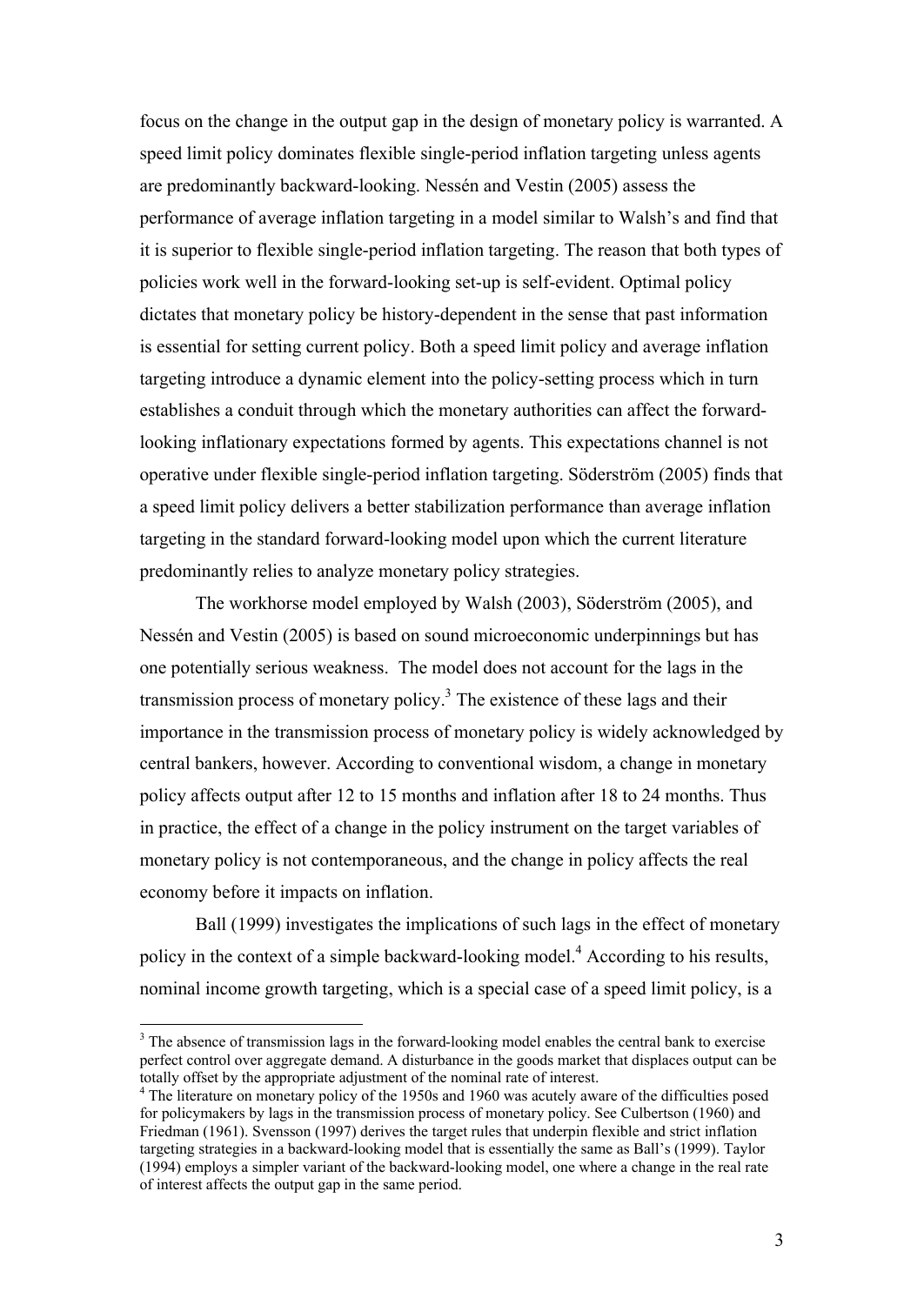problematic monetary policy strategy as it causes the rate of inflation and the output gap to become excessively volatile. In sharp contrast, inflation-oriented policy strategies such as gradual and strict inflation targeting are efficient policies as they generate variances of the rate of inflation and the output gap on the policy frontier.

The current paper addresses two basic issues. First, it evaluates the performance of average inflation targeting and a speed limit policy – two candidate rules for monetary policy that describe actual policymaking - in a model similar to Ball's where the effects of policy take time. A change in monetary policy affects the output gap with a one-period lag and the rate of inflation with a two-period lag. The paper thus goes beyond merely embedding a dynamic monetary policy strategy into a framework where monetary policy effects occur contemporaneously, which is the norm in forward-looking New Keynesian models. Second, the paper focuses on the specification of target rules. A central finding is that the target rule underlying average inflation targeting and a speed limit policy, respectively, must conform to the policy lag structure imposed by the model. Choosing the appropriate target horizon for expected inflation in the target rule is absolutely essential for ensuring that both strategies live up to their potential to stabilize the economy and control inflation. This result stands in marked contrast to the benchmark case of optimal policy where the specification of the target horizon for expected (single-period) inflation is immaterial for the behavior of the target variables.

The performance of average inflation targeting and a speed limit policy, respectively, is analyzed from society's perspective. Society's welfare under each strategy is measured by the output-inflation variability trade-off and a simple numerical evaluation of expected losses. The paper finds that average inflation targeting *is* and a speed limit policy *can* be a sound strategy of monetary policy if agents are backward-looking. The undesirable consequences associated with a conventional speed limit policy – huge swings in the output gap and the rate of inflation - can be avoided if the target rule underlying a speed limit policy adheres to the two period lag between the policy instrument and the rate of inflation. Average inflation targeting does exceedingly well compared to a speed limit policy if society values stability of output. As society's aversion to inflation variability increases, however, average inflation targeting becomes less attractive. The exact opposite result holds for a speed limit policy. Thus society's relative aversion to inflation variability

4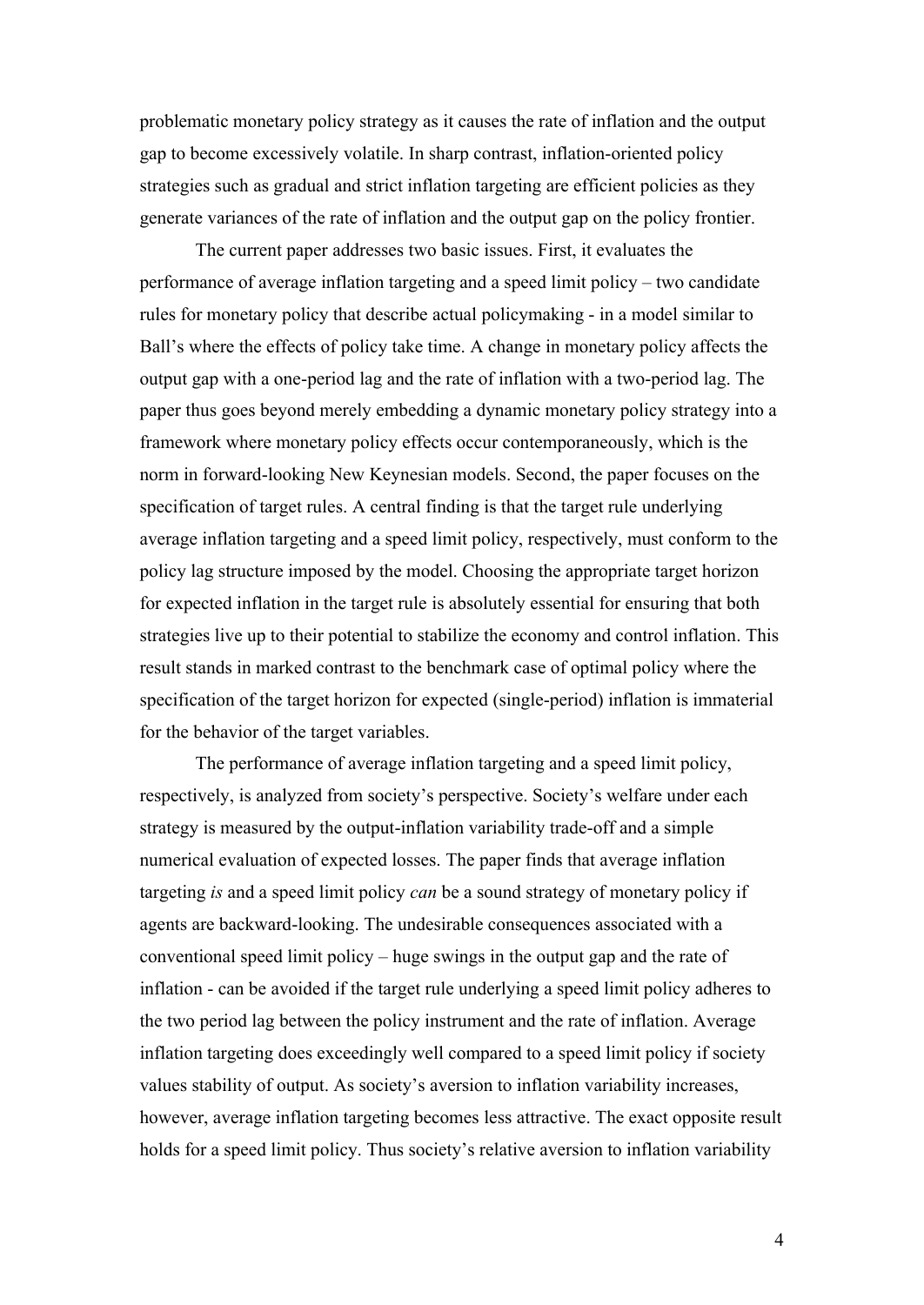is a critical element in determining the performance of the two strategies of monetary policy.

The remainder of the paper is as follows. Section 2 introduces a simple backward-looking model and discusses society's preferences. Section 3 analyzes optimal policy from society's perspective. Section 4 analyzes average inflation targeting and Section 5 discusses in detail a speed limit policy in the backwardlooking model. The relative performance of either strategy vis-à-vis optimal policy is evaluated in Section 6. Section 7 concludes.

### **2. The Backward-Looking Model and the Policymaker's Preferences**

The simple backward-looking model consists of two equations that describe the dynamic behaviour of the output gap and the rate of inflation:

$$
y_t = -b r_{t-1} + b r_{t-1} + e_t \tag{1}
$$

$$
p_{t} = gp_{t-1} + AQ_{t-1} + h_{t}
$$
 (2)

$$
b > 0, 0 \le l < l \qquad a > 0, 0 \le g \le l
$$

 $y =$  the output gap (the difference between real output and its potential)

 $r =$  the real rate of interest

 $\pi$  = the rate of inflation

 $\overline{a}$ 

*ε* and  $\eta$  = white noise shocks with constant variances  $S_e^2$  and  $S_h^2$ , respectively.

The backward-looking IS relation of equation (1) has two prominent features. First, the output gap exhibits persistence, with *λ* measuring the degree of persistence. Second, the output gap responds to a change in the real rate of interest with a oneperiod lag. Persistence and a lagged response are also critical elements in the Phillips Curve. According to equation (2), the current rate of inflation depends on the previous period's rate and reacts to the output gap with a one period lag.<sup>5</sup>

This lag structure of the model gives rise to the following relationship between the policy instrument and the two key variables of the model:

$$
r_{t}\rightarrow y_{t+1}\rightarrow p_{t+2}
$$

<sup>&</sup>lt;sup>5</sup> In Ball (1999) the parameter  $g = I$ . As shown in the appendix,  $g = I$  results in an accelerating Phillips Curve which in turn accounts for the instability of nominal income growth targeting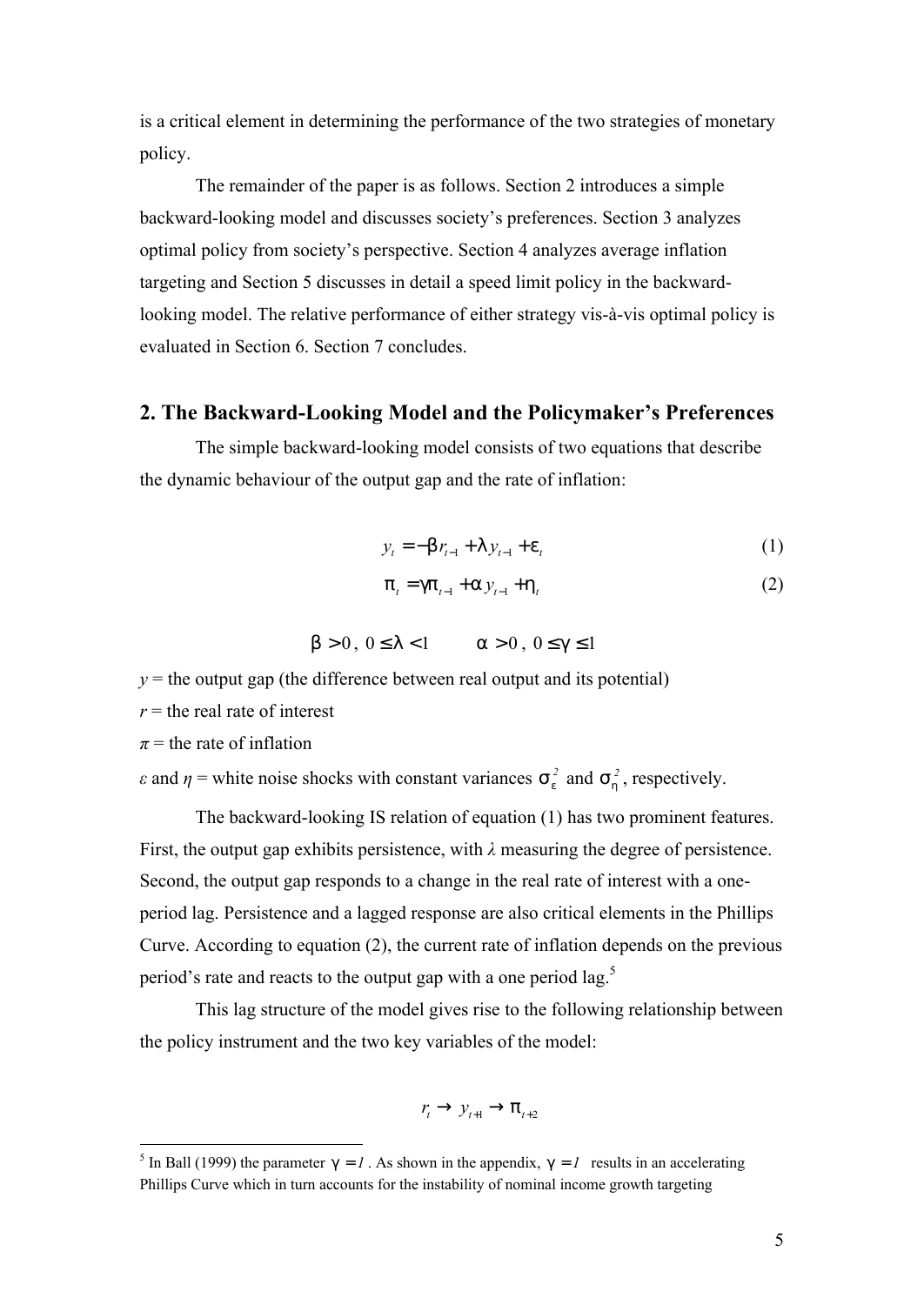The effect of policy on the economy and the rate of inflation takes time, with policy affecting the output gap sooner than the rate of inflation. Time is measured in years. This distinctive lag structure provides the model with a dose of realism. As pointed out in the introduction, there is general agreement in policy circles that the effects of changes in monetary policy are not instantaneous but set in with delay. The existence of transmission lags in turn has profound implications for the efficient operation of monetary policy strategies such as average inflation targeting and a speed limit policy. The target rules underlying both strategies need to conform to the notion that policy affects inflation with a two-period lag.

Society is concerned about the variability of the output gap and the rate of inflation in period *t*:

$$
E[L_t] = V(y_t) + \text{m}V(\mathbf{p}_t)
$$
\n(3)

The objective is to minimize the above expected loss function where  $\mu$  is society's aversion to inflation relative to output gap variability. Equation (3) represents society's loss function, which the policymaker minimizes under optimal policy.

### **3. Optimal Policy**

Given the quadratic objective function, the policymaker follows a linear policy rule in the conduct of policy. This policy rule provides for a systematic relationship between the two targets of monetary policy. As policy works with lags, in the current period the policymaker chooses the expected output gap next period and treats the rate of inflation as predetermined:<sup>6</sup>

$$
qE_{t}y_{t+1} + E_{t}p_{t+1} = 0
$$
\n(4)

The target rule embodied by equation (4) assumes that the target value for the output gap and the rate of inflation is zero, respectively. The parameter *θ* represents the weight that the policymaker places on the output gap relative to the rate of inflation when setting policy.

Combining the target rule in (4) with the IS and PC relations yields the policymaker's reaction function:

$$
r_t = \frac{g}{\mathsf{q}\mathsf{b}} \mathsf{p}_t + \left(\frac{\mathsf{a}}{\mathsf{q}\mathsf{b}} + \frac{\mathsf{l}}{\mathsf{b}}\right) y_t \tag{5}
$$

 6 Svensson (1997) invokes dynamic programming to derive an equivalent linear target rule.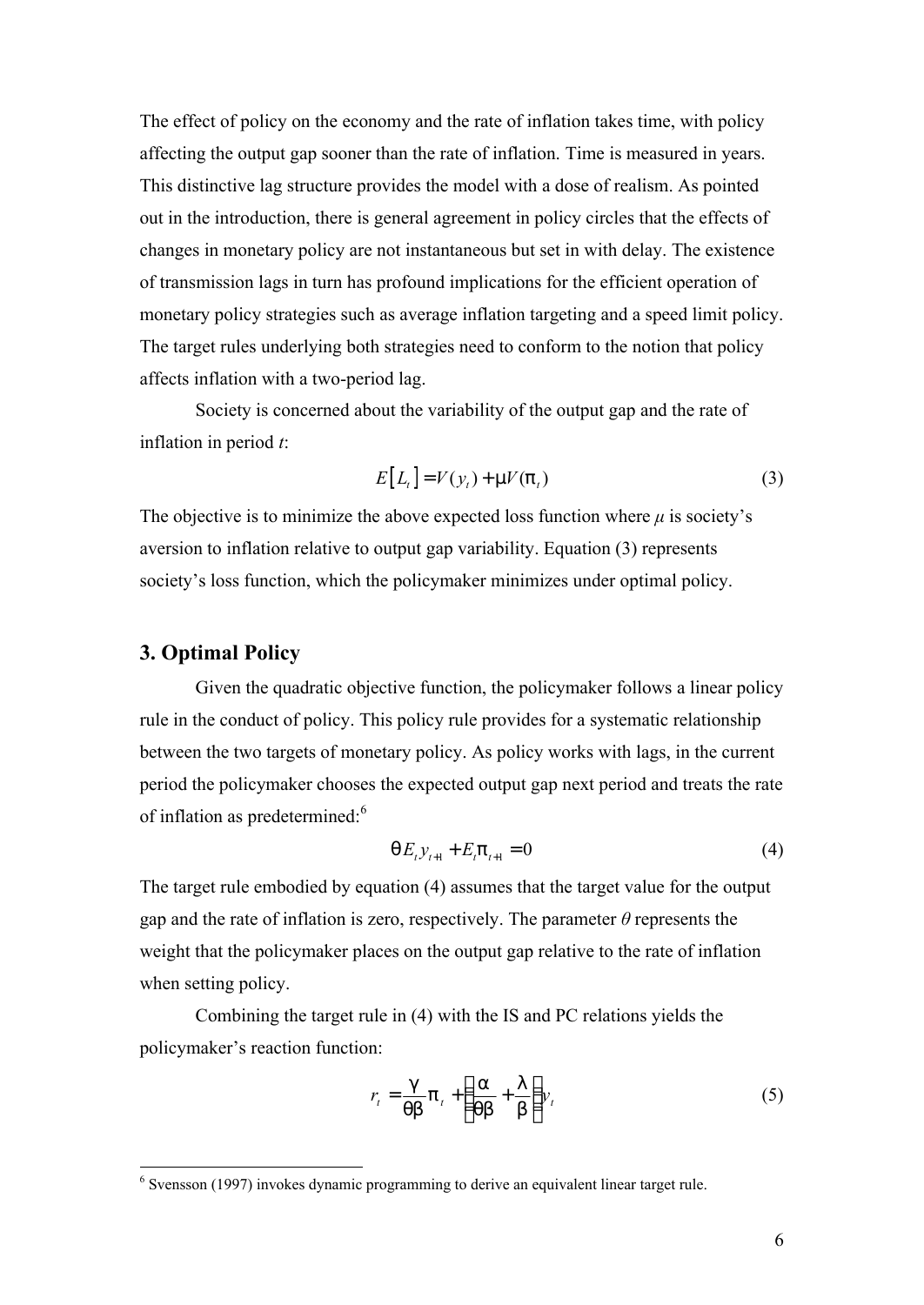The reaction function specifies how the policymaker adjusts the policy instrument, the real rate of interest, in the wake of deviations of the output gap and the rate of inflation from target.<sup>7</sup> In the event of a one-percentage point rise (fall) in the rate of inflation, the policymaker raises (lowers) interest rates by *γ/θβ* percentage points. Similarly, following a one percentage rise (fall) in the output gap, the policymaker responds by raising (lowering) the interest rate by *α*/*θβ+λ/β* percentage points.

Computing the variances of the target variables requires a few steps. First, backdate equation (5) by one period and insert it into the IS equation to obtain the reduced form equation of the output gap:

$$
y_{t} = -\frac{g}{q} p_{t-1} - \frac{a}{q} y_{t-1} + e_{t}
$$
 (6)

Along with the Phillips curve, equation (6) can be set up in matrix form to calculate the variances of the rate of inflation and the output gap:<sup>8</sup>

$$
V(yt) = \frac{(2agq + q2(1 - g2))se2 + g2sh2}{q2 - (gq - a)2}
$$
 (7)

$$
V(p_t) = \frac{a^2 q^2 s_e^2 - (a^2 - q(2ag + q)) s_h^2}{q^2 - (gq - a)^2}
$$
 (8)

The variability of the output gap and the rate of inflation, respectively, does not depend exclusively on the extent of uncertainty on the supply side of the economy. Due to the one-period transmission lag between the policy instrument and output, the variance of the IS disturbance also affects the variance of both target variables. Inserting (7) and (8) into (3) and minimizing the loss function with respect to  $\theta$  yields the optimal value of the policy parameter, the weight on the output gap in the target rule:

$$
q^* = \frac{1 - g^2 + a^2 m + \sqrt{4a^2 g^2 m + (-1 + g^2 - a^2 m)^2}}{2agm}
$$
(9)

The optimal policy parameter  $\theta^*$  depends on two parameters from the Phillips curve:*a* (the responsiveness of inflation to the lagged output gap) and *g* (the degree

 $<sup>7</sup>$  As Ball (1999) we assume that the policymaker has complete control over the real rate of interest.</sup> This assumption is necessary to implement a given policy strategy successfully. Distinguishing between the nominal and real rate of interest will not provide any additional insights in the current paper.

<sup>&</sup>lt;sup>8</sup> For further details see Hendry (1995, pp.111-112), Ball (1999) or Chapter 12 of Froyen and Guender (2007).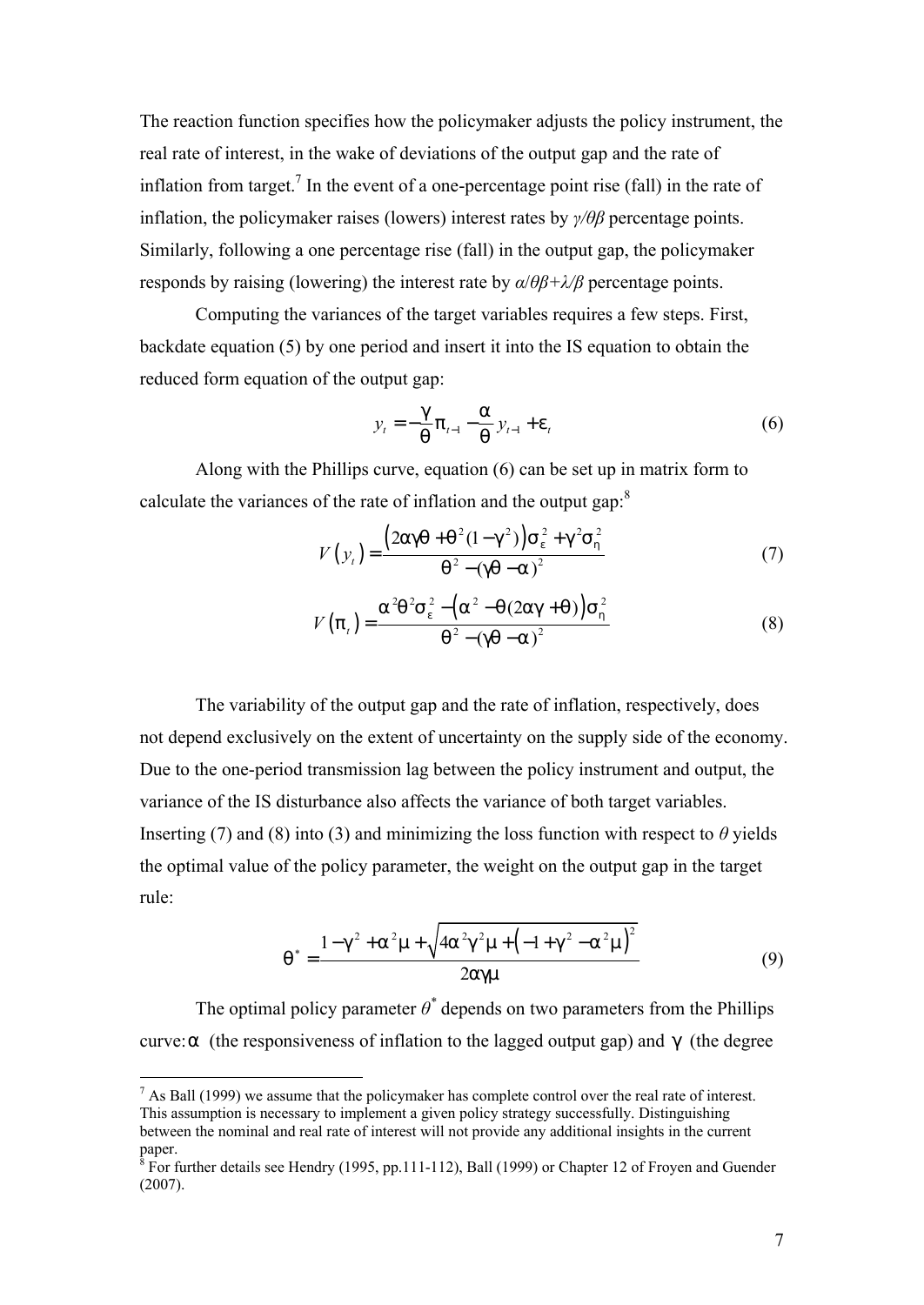of persistence of inflation). *θ \** also depends on society's preference parameter *m* . The higher the aversion to inflation variability, the lower  $\theta^*$  is.<sup>9</sup>

By choosing values for  $0 \le m \le \infty$  and picking representative values for a and *g* as well as the variances of the shocks, we can trace out the optimal policy frontier which depicts the trade-off between the variance of inflation and the variance of the output gap.<sup>10</sup>

Figure 1 underscores the importance of the degree of inflation persistence in determining the location and shape of the tradeoff between output and inflation variability.<sup>11</sup> For  $g = 0.6$  the policy frontier is more compact and closer to the origin than for  $q = 0.9$ .

In the following two sections, we examine the properties of average inflation targeting and a speed limit policy. Both are considered plausible strategies for policymaking in practice. Our objective is twofold. First, we wish to assess whether a policy that focuses in part on past inflation is superior to a policy that focuses in part on the lagged output gap. Second, we want to determine how either policy compares to optimal policy. Specifically, we want to measure the efficiency loss that average inflation targeting and a speed limit policy impose on society.

## **4. Average Inflation Targeting**

 $\overline{a}$ 

This section examines the performance of average inflation targeting (AIT). Average inflation is defined over two periods:

$$
p_{t} = \frac{1}{2} (p_{t} + p_{t-1})
$$
 (10)

The policymaker's objective is to minimize the unconditional variances of both average inflation and the output gap, with  $m^{AT}$  denoting the policymaker's relative aversion to average inflation variability:

$$
E\left[L_t\right]^{AIT} = V(y_t) + \mathsf{m}^{AIT} V(\overline{\mathsf{p}}_t)
$$
\n(11)

<sup>&</sup>lt;sup>9</sup> As  $m \rightarrow \infty$ ,  $q \rightarrow a$  /g. Thus even if the policymaker cares only about the variability of inflation, he still puts some positive weight on the output gap in setting policy. The weight on the output gap remains positive because the policymaker can affect the output gap, which affects the rate of inflation, sooner than inflation proper. In the opposite case where the policymaker cares only about output variability the weight on the output gap in the target rule becomes infinitely large:  $q \rightarrow \infty$  as  $m \rightarrow 0$ . <sup>10</sup> The parameter values  $\alpha = 0.4$ ,  $\sigma_{\epsilon}^2 = 1$  and  $\sigma_{\eta}^2 = 1$  are taken from Ball (1999). In addition, we choose  $γ = 0.9$ .

<sup>11</sup> Both policy frontiers are based on values of the preference parameter *m* that range from 0.01 to 60*.*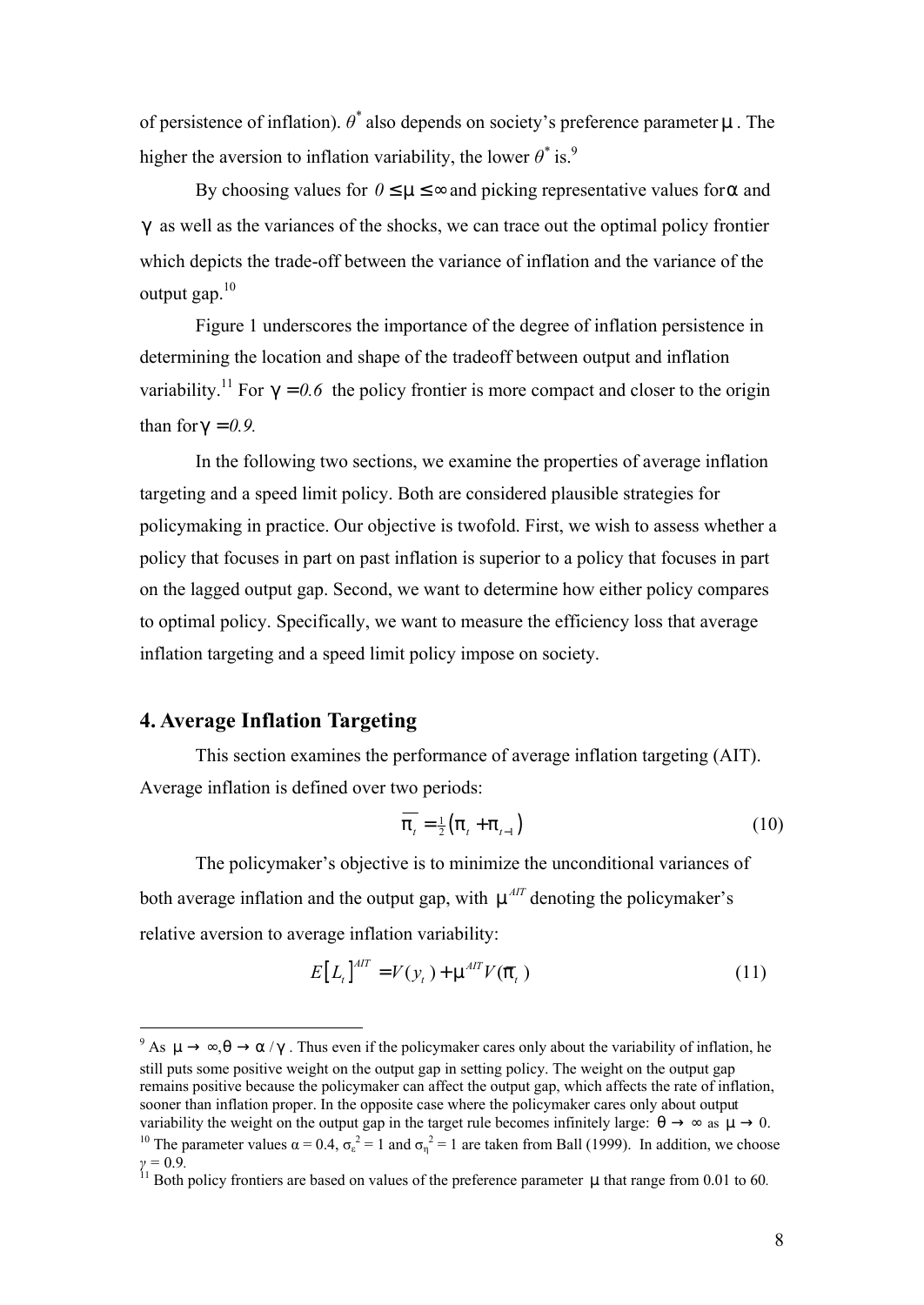The target rule underlying average inflation targeting is:

$$
q^{AT} E_{t} y_{t+1} + E_{t} \overline{p_{t+2}} = 0
$$
 (12)

Given the two-period lag between the interest rate in period *t* and the rate of inflation, the target for average inflation is expected average inflation in period  $t+2$  rather than period *t+1.* Grounding policy on expected average inflation two periods into the future avoids the inclusion of the current rate of inflation in the target rule. As a rule, the inclusion of contemporaneous information in the form of current inflation in the target rule (or the current output gap in the case of a speed limit policy) complicates the determination of the optimal policy parameter.<sup>12</sup>

Combining the above rule with the IS and Phillips curve equations and making use of equation (10) yields the response of the policy instrument to the rate of inflation and the output gap under average inflation targeting:

$$
r_{t} = \frac{g(1+g)}{(a+2q^{AT})b} p_{t} + \left(\frac{a(1+g)}{(a+2q^{AT})b} + \frac{1}{b}\right) y_{t}
$$
(13)

Substituting (13) back into the IS relation and following the aforementioned solution procedure yields the variances of the output gap, the rate of inflation and average inflation:<sup>13</sup>

$$
V(y_t^{AT}) = \left[1 + \frac{a^2 (1+g)}{4q^{AT} (a+q^{AT} (1-g))}\right] S_e^2 + \frac{g^2 (1+g)}{4q^{AT} (a+q^{AT} (1-g))} S_n^2 \tag{14}
$$

$$
V(\mathsf{p}_{t}^{AIT}) = \frac{\mathsf{a}^{2}(\mathsf{a}^{2} + 4\mathsf{q}^{AIT}(\mathsf{a} + \mathsf{q}^{AIT}))\mathsf{S}_{e}^{2} + (\mathsf{a}^{2}\mathsf{g}^{2} + 4\mathsf{q}^{AIT}(\mathsf{a}(1 + \mathsf{g}(1 + \mathsf{g}))) + \mathsf{q}^{AIT})\mathsf{S}_{h}^{2}}{4(1 + \mathsf{g})\mathsf{q}^{AIT}(\mathsf{a} + \mathsf{q}^{AIT}(1 - \mathsf{g}))}
$$
\n(15)

$$
V(\bar{p}_{t}^{AIT}) = \left[\frac{a^{2}(a + 2q^{AIT})}{4(a + q^{AIT}(I - g))}\right]S_{e}^{2} + \frac{\left[2(a(I + g) + q^{AIT}) + ag^{2}J\right]}{4(a + q^{AIT}(I - g))}S_{h}^{2}
$$
\n(16)

<sup>&</sup>lt;sup>12</sup> The target rules presented in this and the following section target the inflation rate at time  $t+2$ because they dominate alternative specifications of the target rules from a welfare maximizing perspective. The inferior target rules, which contain the expected rate of inflation in period *t+1*, are briefly discussed in the appendix. The appendix also shows that the evolution of expected inflation becomes more complex if contemporaneous information enters the target rule. The added complexity makes the derivation of the optimal policy parameter more difficult.

<sup>&</sup>lt;sup>13</sup> The acronym AIT is added as a superscript to emphasize that equations  $(14) - (16)$  represent the variances of the output gap, the rate of inflation, and average inflation under average inflation targeting.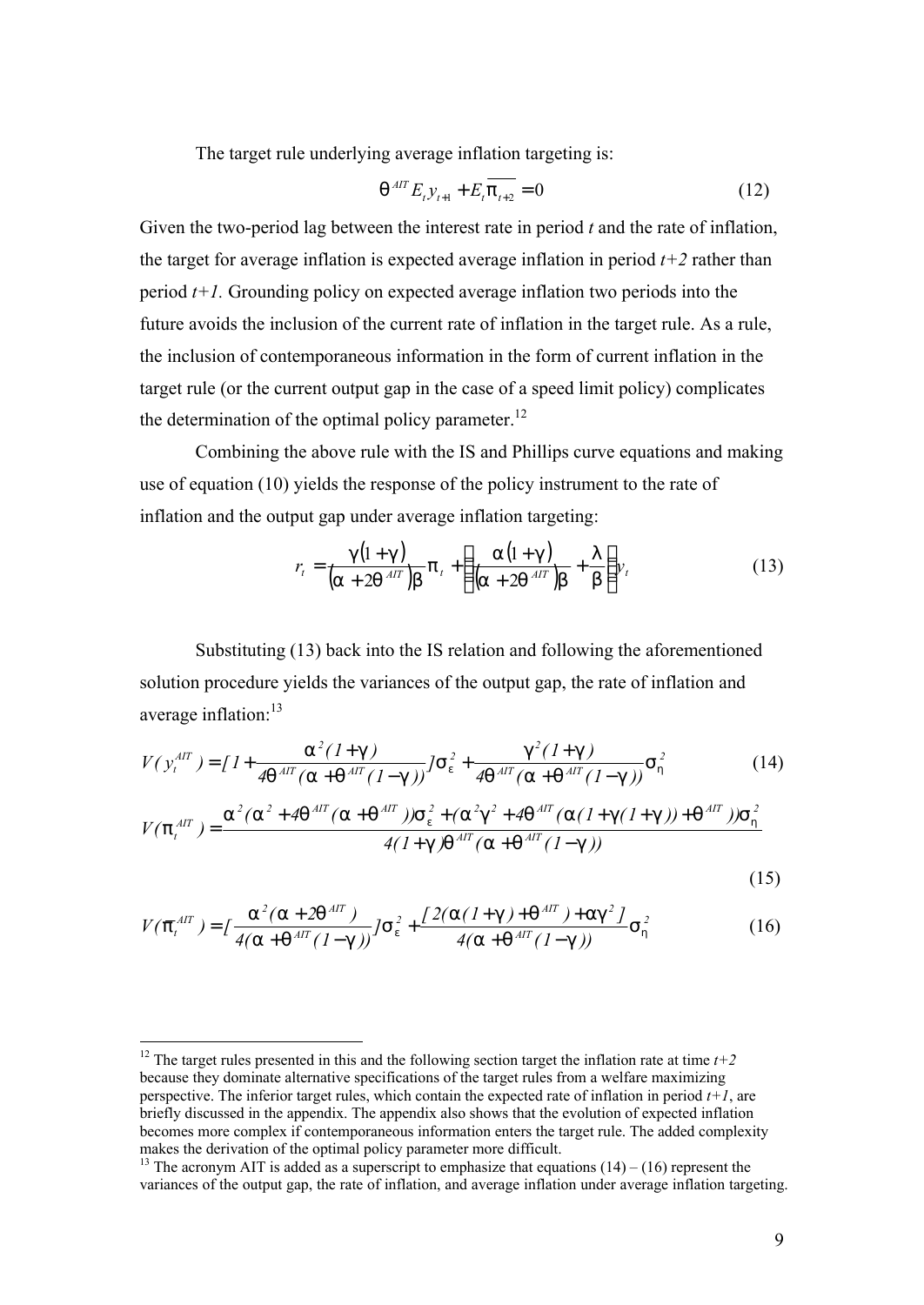Inserting (14) and (16) into (11) and minimizing the loss function with respect to  $\theta^{AT}$  results in the optimal policy parameter under average inflation targeting:

$$
q^{AT} = \frac{I - g + \sqrt{(I - g)^2 + a^2 m^{AT}}}{am^{AT}}
$$
(17)

Given the solution for  $q^{AT}$ , we can trace out the policy frontier ground out by average inflation targeting. How this policy frontier compares to the policy frontier under optimal policy or a speed limit policy will be discussed further in Section 6.

### **5. Speed Limit Policy**

 $\overline{a}$ 

As stated in the introduction, the speed limit is shorthand for the change in the output gap, and is defined as  $y_t - y_{t-1}$ . Accordingly, under a speed limit policy (SL) the policymaker's objective is to minimize the weighted sum of the unconditional variances of the change in the output gap and the rate of inflation:

$$
E[L_t]^{\text{SL}} = V(y_t - y_{t-1}) + \mathsf{m}^{\text{SL}} V(\mathsf{p}_t)
$$
\n(18)

 $m<sup>SL</sup>$  = the weight the policymaker accords to the variance of inflation relative to the output gap in the objective function.

Again taking proper account of the transmission lag, we specify the target rule for a speed limit policy as:

$$
q^{SL} [E_t y_{t+1} - y_t] + E_t p_{t+2} = 0
$$
 (19)

Combining the IS and Phillips Curve equations with the target rule (19) yields the response of the policy instrument to the rate of inflation and the output gap under a speed limit policy:

$$
r_{t} = \frac{g^{2}}{(a + g^{SL})b} p_{t} + \left(\frac{ag - g^{SL}}{(a + g^{SL})b} + \frac{1}{b}\right) v_{t}
$$
 (20)

Comparing equation (20) with equation (5), the reaction function under optimal policy, we find that the coefficients on  $\pi_t$  and  $y_t$  in (20) are most likely smaller.<sup>14</sup> Indeed the coefficient on the output gap in (20) is not unambiguously positive. Its sign depends on the size of the model parameters  $\alpha$  and  $\beta$  and the policy parameter  $\theta^{SL}$ .

Backdating equation (20) by one period and inserting it into the IS equation (1) reveals the behaviour of the output gap under a speed limit policy:

<sup>&</sup>lt;sup>14</sup> A direct comparison is not possible as  $q^* \neq q^{\mathcal{L}}$  A definitive answer can be given if numerical values are assigned to the parameters and variances of the shocks. This is done later in the paper.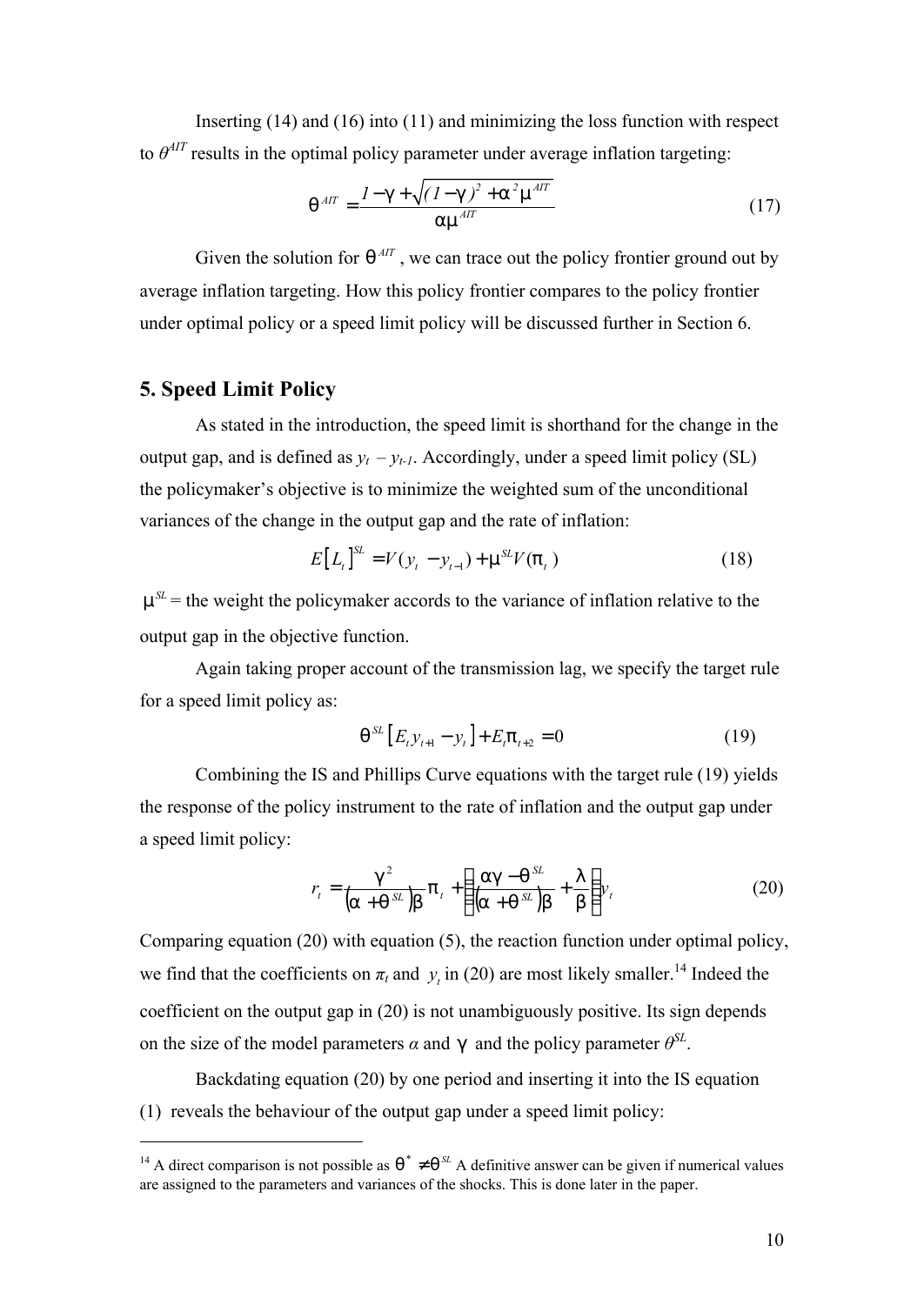$$
y_{t} = -\frac{g^{2}}{a + g^{SL}} p_{t-1} - \frac{(ag - g^{SL})}{a + g^{SL}} y_{t-1} + e_{t}
$$
 (21)

Combining this equation with the Phillips curve (2), we can calculate the variances of the output gap  $(y_t)$ , inflation  $(\pi_t)$ , and the change in the output gap  $(y_t - y_{t-1})$ :

$$
V(y_t^{SL}) = \frac{(a + q^{SL})^2 [a(1 + g^2) + q^{SL}(1 - g(1 + g - g^2))]s_e^2 + g^4 (q^{SL}(1 + g) + a)s_h^2}{a D}
$$
(22)

$$
V(p_t^{SL}) = \frac{a(q^{SL} + a)^2 (a + q^{SL}(1 + g))s_e^2 + [(1 + g^2)(a(a + q^{SL}(3 + g))) + 2q^{SL}^2]s_h^2}{D}
$$
(23)

$$
V((y_t - y_{t-1})^{SL}) = [1 + \frac{a(a(1+2g(1+g)) + q^{SL}(1+g))}{D}]s_e^2 + \frac{2g^4 s_h^2}{D}
$$
(24)  

$$
D = (a + q^{SL}(1-g))(a + 2q^{SL}(1+g))
$$

Inserting (23) and (24) into (18) and minimizing the expected loss function with respect to  $\theta^{SL}$  yields the optimal value of the policy parameter under a speed limit policy. The analytical solution turns out to be rather complex and unwieldy. However, its general form is as follows:

$$
q^{SL} = f(a, g, m^{SL}, S_e^2, S_h^2).
$$
  
(-)(-)(-)(-)(+) (+) (25)

The (-) (+) sign denotes the effect of an increase in the size of the parameter or variance on the size of the policy parameter.

The distinctive feature of  $\theta^{SL}$  is that it depends on the variances of demand and cost-push shocks  $(\sigma_{\varepsilon}^2 \text{ and } \sigma_{\eta}^2)$  while  $\theta^*$  and  $\theta^{AT}$  do not. Thus, under a speed limit policy the origin of the disturbance influences the setting of the policy parameter. Additionally, the policy-setting process becomes more complicated because not only does a speed limit policy depend on contemporaneous information (as the current output gap appears in the definition of the speed limit in (19)) but the policymaker also relies on less information: the expected *change* in the output gap – and not the expected output gap proper - guides a speed limit policy. This point is discussed further in the next section.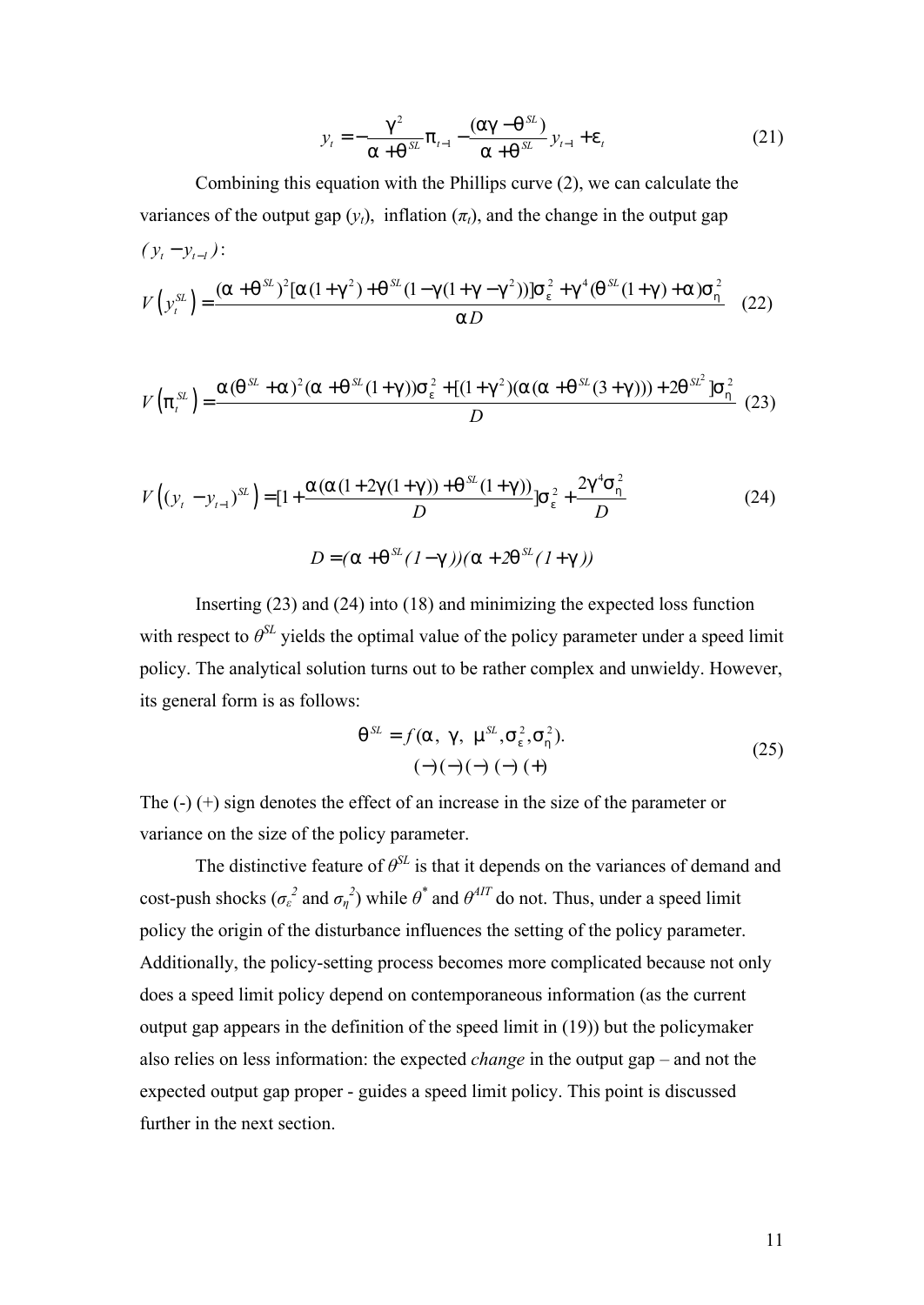### **6. Performance of Strategies: An Assessment**

Of central concern in this section is the attractiveness of average inflation targeting and a speed limit policy, respectively, vis-à-vis optimal policy. More precisely, to what extent does a policymaker who implements a monetary policy rule that differs from the one society finds most desirable achieve optimal results?<sup>15</sup>

We approach this question from two different angles, using graphical and quantitative performance measures. The first performance criterion is the outputinflation variability tradeoff while the second is a quantitative evaluation of society's welfare losses under average inflation targeting and a speed limit policy, respectively, relative to optimal policy.

Figure 2 clearly establishes the fact that average inflation targeting dominates a speed limit policy in the backward-looking framework over a sizeable range of the preference parameters.<sup>16</sup> A speed limit policy does very poorly in case the policymaker cares very little about inflation stability. For low values of  $m^{SL}$  a speed limit policy keeps fluctuations in the *change* of the output gap at bay but only at the expense of large fluctuations in both the output gap and the rate of inflation. In sharp contrast average inflation targeting is far more efficient for low relative weights on the variance of average inflation.<sup>17</sup> The policy frontier traced out by average inflation targeting lies below the policy frontier under a speed limit policy unless the policymaker places almost exclusive emphasis on minimizing inflation variability. Indeed, the policy frontier under average inflation is virtually identical to the optimal policy frontier over a plausible range for the preference parameter  $m^{AT}$  (  $0 < m^{AT} < 25$  ). Notice, however, that unlike the policy frontiers associated with optimal policy and a speed limit policy, the policy frontier under average inflation targeting bends upward eventually. For values of  $m^{AT} > 25$ , average inflation

<sup>&</sup>lt;sup>15</sup> Rogoff's (1985) observation that a central bank's objectives may differ from society's is relevant here.

<sup>&</sup>lt;sup>16</sup> The parameters  $m^{AT}$ ,  $m^{SL}$ , and  $m$  vary from a low of 0.01 to a high of 1000 to cover the extreme cases of low and high relative aversion to inflation variability. For each strategy, the output-variability tradeoff is measured in terms of the variances of the (single-period) rate of inflation and the output gap.  $17$  Preference parameters are deemed low if they are less than unity. To be concrete,

for  $m^{AT} = m^{SL} = 0.1$ ,  $V(p^{AT})$  $V(\mathbf{p}_t^{AT}) = 4.36$  and  $V(\mathbf{y}_t^{AT}) = 1.06$  while  $V(\mathbf{p}_t^{SL}) = 6.21$  and  $V(\mathbf{y}_t^{SL}) = 3.88$ . Interestingly, a speed limit policy leads to continuously decreasing variances of both the output gap and inflation but increasing variances of the *change* in the output gap for  $m^{\mathcal{L}} < I$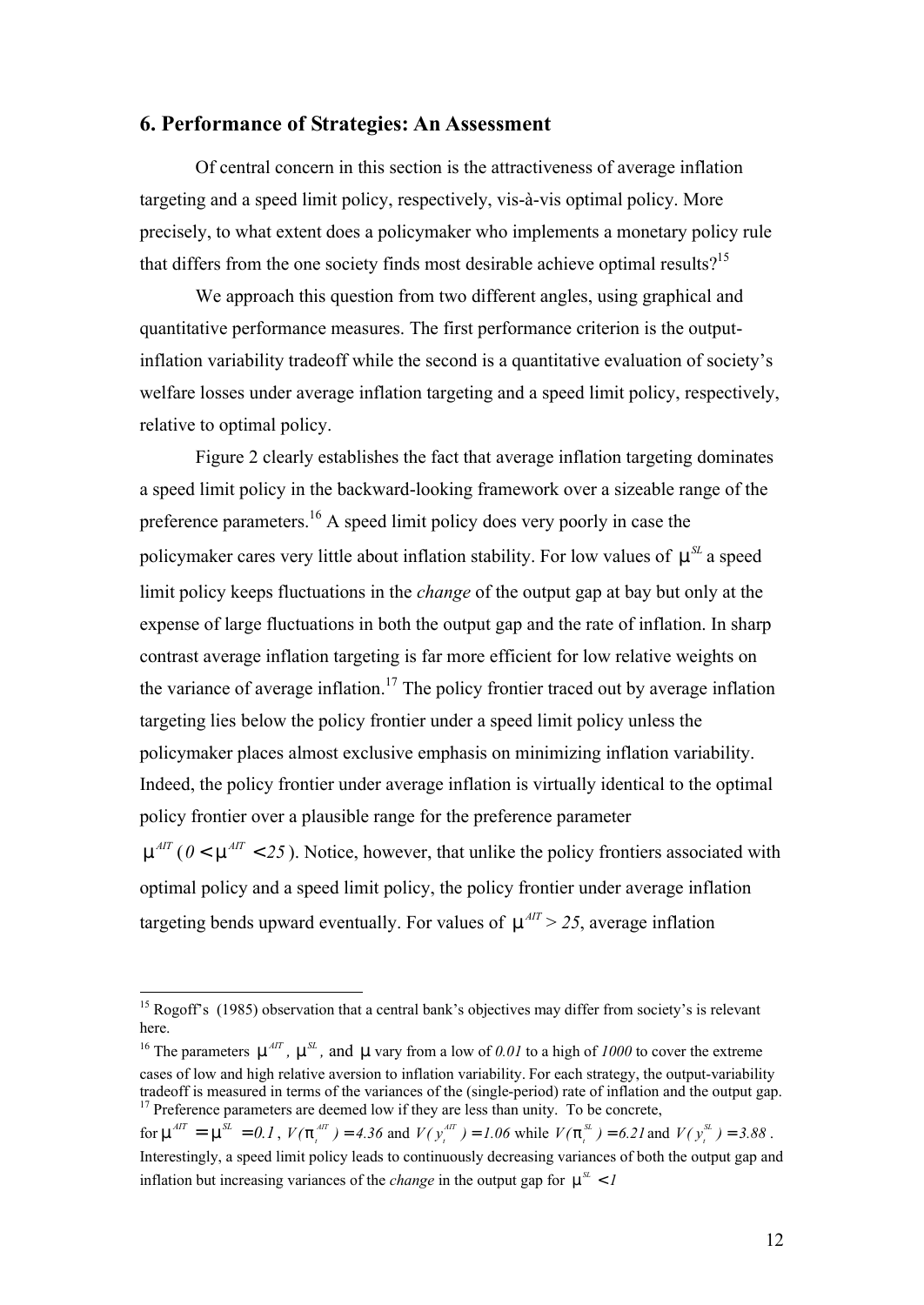targeting produces hugely inefficient outcomes relative to optimal policy and even a speed limit policy.

Intuitively, the reason for the inferior performance of a speed limit policy for plausible values of the preference parameter is that the target rule of this policy strategy relies on less information than average inflation targeting. Some important information (whether real output is above or below potential) is lost. It is this information that is essential for providing an effective response to future inflation, because inflation in the next period depends on the current output gap. This is illustrated graphically in Figure 3. At points A and B, the output gap is negative and positive respectively, while at both points the speed limit is positive. By taking account of the speed limit only, the policymaker responds in a similar manner at both points (tightening monetary policy), even though at point A the economy is below potential.<sup>18</sup>

*Figure 3:* The Output Gap

 $\overline{a}$ 



That a speed limit policy produces an inferior policy response can also be seen by comparing the reaction of the policymaker at points B and C. At both points the output gap is the same and positive so that a tightening of monetary policy is called for under optimal policy. The change in the output gap is positive at B so that policy tightens under a speed limit policy. However, at point C, the change in the output gap is negative which prompts the policymaker to ease the stance of policy even though a tightening is warranted.

 $18$  Based on the parameter values in Ball (1999), a comparison of the reaction functions associated with optimal policy (equation (5)) and a speed limit policy (equation (20)) reveals that the coefficient on the output gap is much smaller under a speed limit policy than under optimal policy. This indicates that the response of the policy instrument to the output gap is too weak under a speed limit policy compared to optimal policy.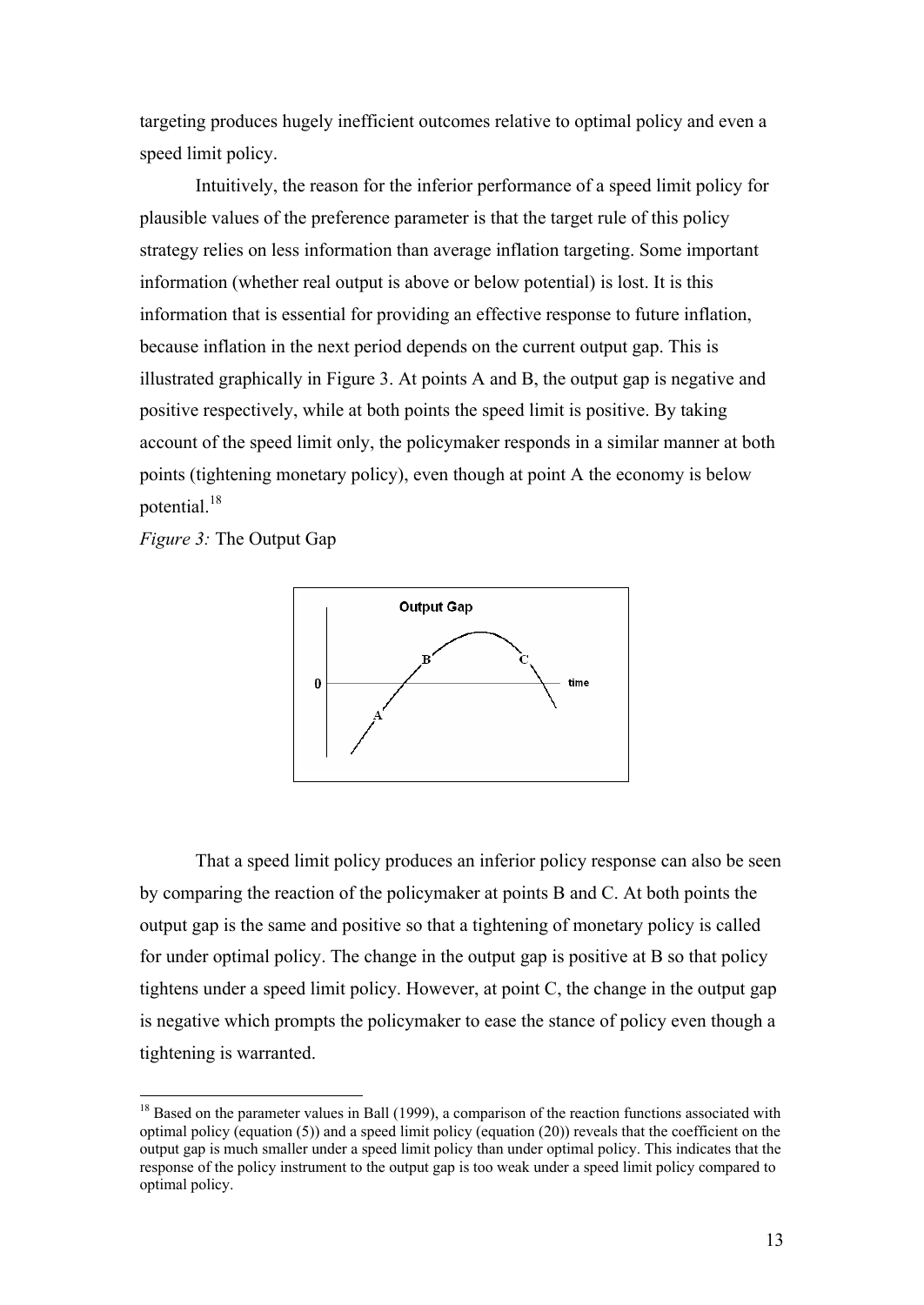The results of a quantitative evaluation of the performance of average inflation targeting and a speed limit polity are set out in Tables 1 and 2. A simple two-stage procedure is followed. Initially, we determine what values of *m* society must have for average inflation targeting to generate the same welfare losses for both the policymaker and society. We then compare society's welfare losses under average inflation targeting relative to optimal policy for those given values of *m* . This twostage procedure is repeated for a speed limit policy.

The last column of Table1 shows that average inflation targeting is almost as efficient as optimal policy, especially for rather low values of *m* . For *m* < *4* average inflation is only slightly less efficient than optimal policy, with the efficiency loss well below one percent. For  $m < 8$  the relative welfare loss associated with average inflation targeting still amounts to less than two percent. The performance of average inflation relative to optimal policy steadily worsens as the size of *m* increases with the efficiency loss approaching *12* percent for *m* around *60*.

In contrast, a speed limit policy is vastly inferior to optimal policy if society is as much concerned about output gap variability as it is about inflation variability. The efficiency loss associated with a speed limit policy declines as the size of *m* increases but still hovers around *6.5* percent for *m* = *10.58* . The relative welfare loss under a speed limit policy ranges from a maximum of approximately *62* percent when society cares less about inflation than output gap variability ( *m* ; *0.67* ) to a minimum of nearly zero when society is far more concerned about inflation variability than output gap variability ( *m* ; *103* ).

Taken altogether, society's concern about inflation relative to output gap variability is the critical factor in determining the performance of average inflation targeting and a speed limit policy, respectively, vis-à-vis optimal policy.<sup>19</sup> If society values output stability, then average inflation targeting is superior to a speed limit policy. However, if society shows far greater, i.e. almost exclusive concern for inflation stability, then a speed limit policy dominates average inflation targeting. In such a scenario, a welfare-maximizing policymaker all but ignores the expected change in the output gap when setting policy and pays almost exclusive attention to

<sup>&</sup>lt;sup>19</sup> Here we assume that the parameters of the model and the variances of the shocks remain constant while society's preference parameter takes on different values.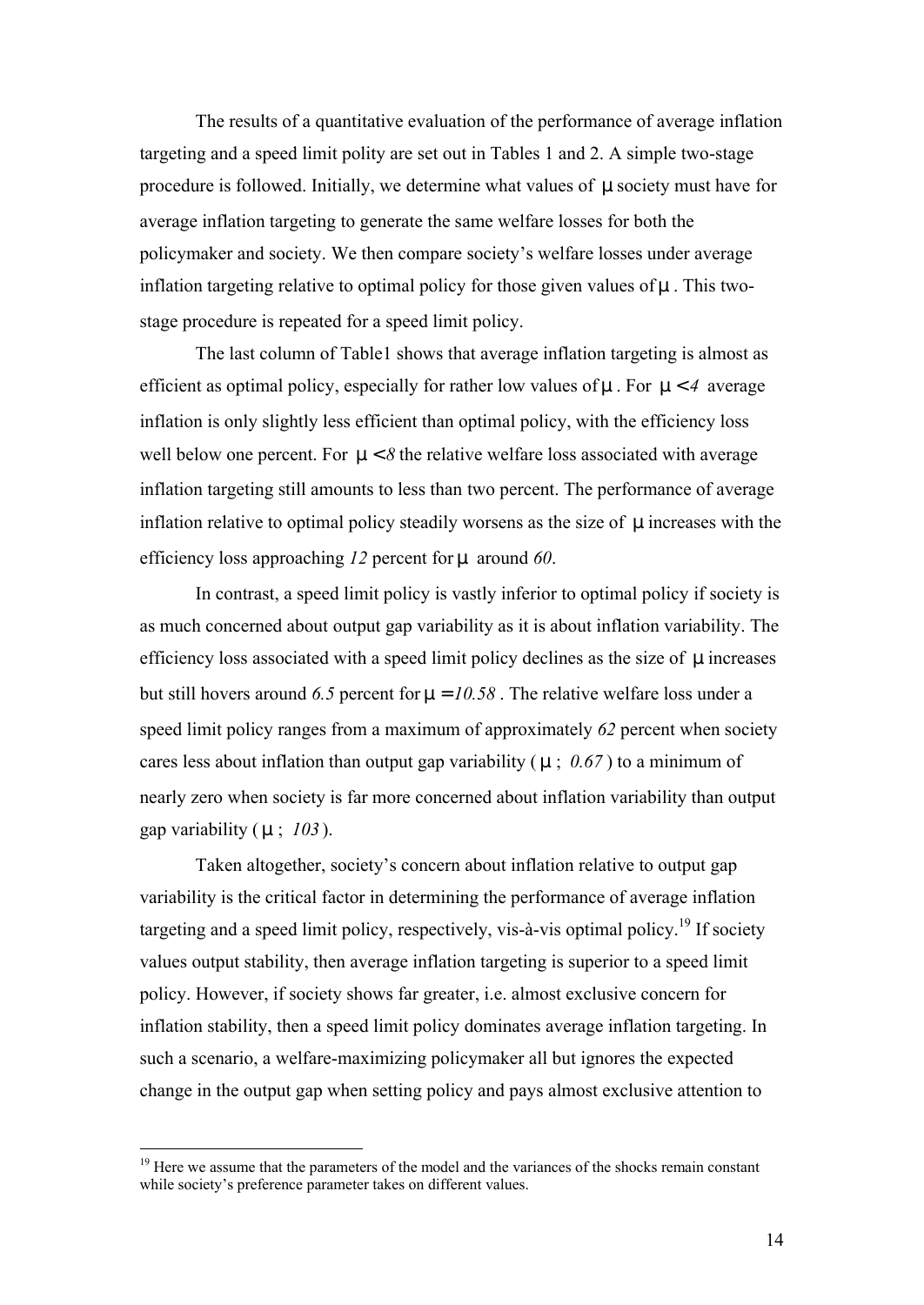the expected rate of inflation. The target rule is essentially the same as under strict inflation targeting which is an extreme form of optimal policy and hence efficient.

### **7. Summary and Conclusion**

The Reserve Banks of Australia and New Zealand state explicitly that their objective for monetary policy is to control average inflation over the medium term or cycle. Federal Reserve policy has recently been interpreted as an attempt to follow a speed limit policy. Both strategies of monetary policy have been analyzed from a theoretical perspective in forward-looking New Keynesian models where the effect of policy on the target variables occurs within the same period. A speed limit policy tends to dominate average inflation targeting in such forward-looking models. How robust is the superior performance of a speed limit policy to a change in the modeling framework?

This paper evaluates the performance of average inflation targeting and a speed limit policy in a backward-looking model. The study is motivated by the observance that sound policymaking in practice requires central bankers to take account of lags in the effect of monetary policy on the target variables. It is widely accepted that a change in monetary policy has a delayed effect on output and inflation, with the impact on output occurring sooner than on inflation. A backward-looking model featuring this lag pattern serves as the framework within which the efficiency losses of average inflation targeting and a speed limit policy vis-à-vis optimal policy are investigated. Particular attention is paid to the specification of the target rules that underlie both strategies of monetary policy in light of Ball's (1999) claim that nominal income growth targeting, which is a special case of a speed limit policy, has undesirable properties.

A central finding of this paper is that policymakers must pay heed to the transmission lag in monetary policy in designing target rules for average inflation targeting and a speed limit policy. A speed limit policy can be very inefficient if the target rule is not properly specified in the sense that the target horizon for expected inflation does not conform to the two-period lag imposed by the structure of the model. The choice of a target horizon for expected average inflation is less crucial under average inflation targeting but choosing a shorter target horizon results in some welfare loss for society.

15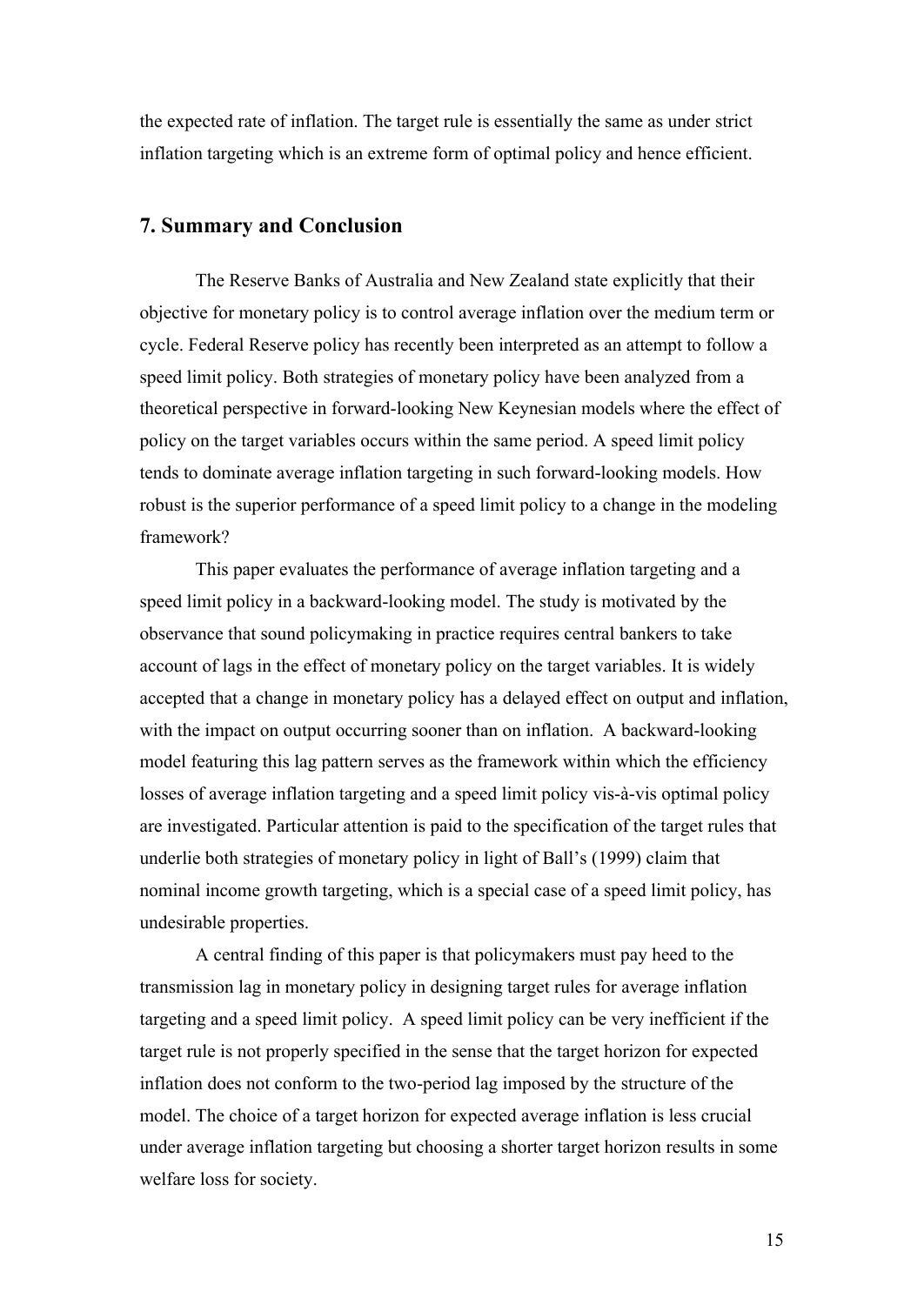Our findings suggest further that average inflation targeting imposes relatively little cost on society if the target rule is correctly specified. Its performance relative to optimal policy is extremely good, especially if society values output stability. By comparison, a properly specified speed limit policy is considerably less efficient if society values output stability. Average inflation targeting becomes less attractive while a speed limit policy becomes more attractive as society becomes increasingly concerned about inflation variability relative to output gap variability. When society has little or no concern for output fluctuations, a speed limit policy dominates average inflation targeting. Under these circumstances, a speed limit policy approaches strict inflation targeting which is a special case of optimal policy.

To sum up, barring extreme aversion to inflation variability, a speed limit policy, which dominates average inflation targeting in the forward-looking framework, may prove to be an inferior policy strategy in the backward-looking model where policy lags matter. Given that the attractiveness of the two policy strategies is largely model-specific, the question of which policy is superior remains unsettled. Further analysis of the performance of average inflation targeting and a speed limit policy across a wider spectrum of modeling frameworks is warranted.

The current paper has not addressed an acute problem that policymakers face in the real world. It assumes that the policymaker has perfect information about the target variables when setting policy. Recent evidence suggests that "real-time" policymaking must rely on very imprecise measures of the output gap.<sup>20</sup> Owing to this imperfection, the existing literature advises that the policymaker ought to exercise greater caution in implementing policy. The precise implications of output gap uncertainty for policy analysis in the current framework are left for future research.

 $20$  See, for instance, Orphanides and van Norden (2002) or Orphanides (2003). The fact that there is a measurement problem associated with potential output is often cited in support of a speed limit policy.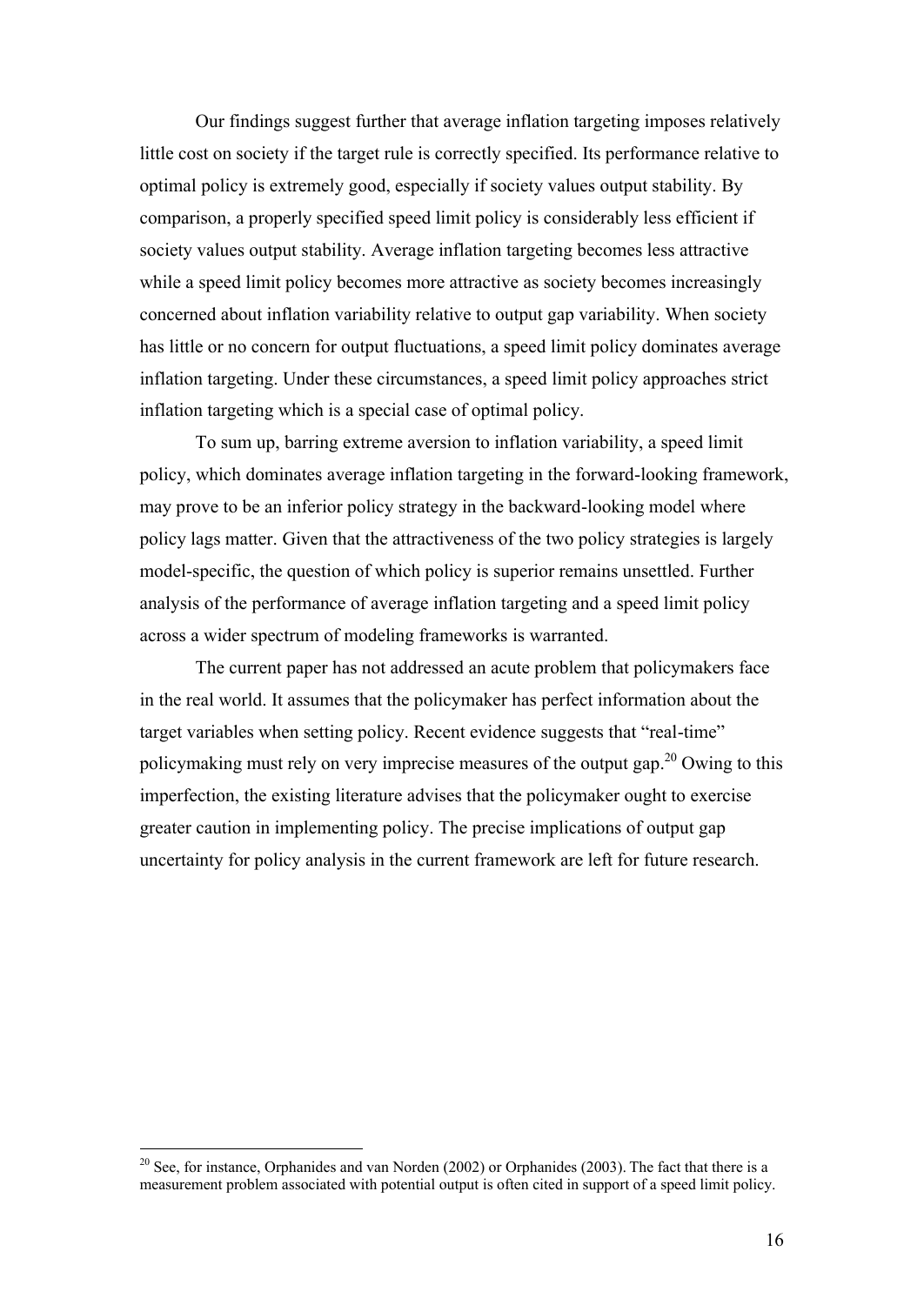## **References**

- Ball, L. (1999). Efficient Rules for Monetary Policy. *International Finance*, 2(1), 63- 83.
- Culbertson, J. M. (1960). Friedman on the Lag in Effect of Monetary Policy. *Journal of Political Economy*, 68, 617-621.
- Friedman, M. (1961). The Lag in the Effect of Monetary Policy. *Journal of Political Economy*, 69, 447-466.
- Froyen, R.T. and Guender, A.V., (2007). *Optimal Monetary Policy under Uncertainty*. Edward Edgar, Cheltenham, UK.
- Hendry, D.F. (1995). *Dynamic Econometrics*. Oxford University Press, Oxford, UK.
- Issing, O., Gaspar V., Angeloni I., and Oreste T. *Monetary Policy in the Euro Area: Strategy and Decision Making at the European Central Bank*. Cambridge University Press, Cambridge, UK.
- Nessén, M. and Vestin, D. (2005). Average Inflation Targeting. *Journal of Money, Credit, and Banking,* 37 (5), 837-864.
- Orphanides, A. (2003). Monetary Policy Evaluation with Noisy Information. *Journal of Monetary Economics*, 50, 605-631.
- Orphanides, A. and van Norden, S. (2002). The Unreliability of Output-Gap Estimates in Real Time. *The Review of Economics and Statistics*, 84 (4), 569-583.
- Rogoff, K. (1985). The Optimal Degree of Commitment to an Intermediate Monetary Target. *The Quarterly Journal of Economics,* 100, 1169-1189.
- Söderström, U. (2005).Targeting Inflation with a Role for Money. *Economica,* 72, 577-596.
- Svensson, L.E.O. (1997). Inflation Forecast Targeting: Implementing and Monitoring Inflation. *European Economic Review*, 41, 381-399.
- Taylor, J.B. (1994). The Inflation / Output Variability Trade-off Revisited, in Fuhrer, J.C. (ed.), *Goals, Guidelines, and Constraints Facing Monetary Policymakers*, Federal Reserve Bank of Boston.
- Walsh, C. (2003). Speed Limit Policies: The Output Gap and Optimal Monetary Policy. *American Economic Review,* 93 (1), 265-278.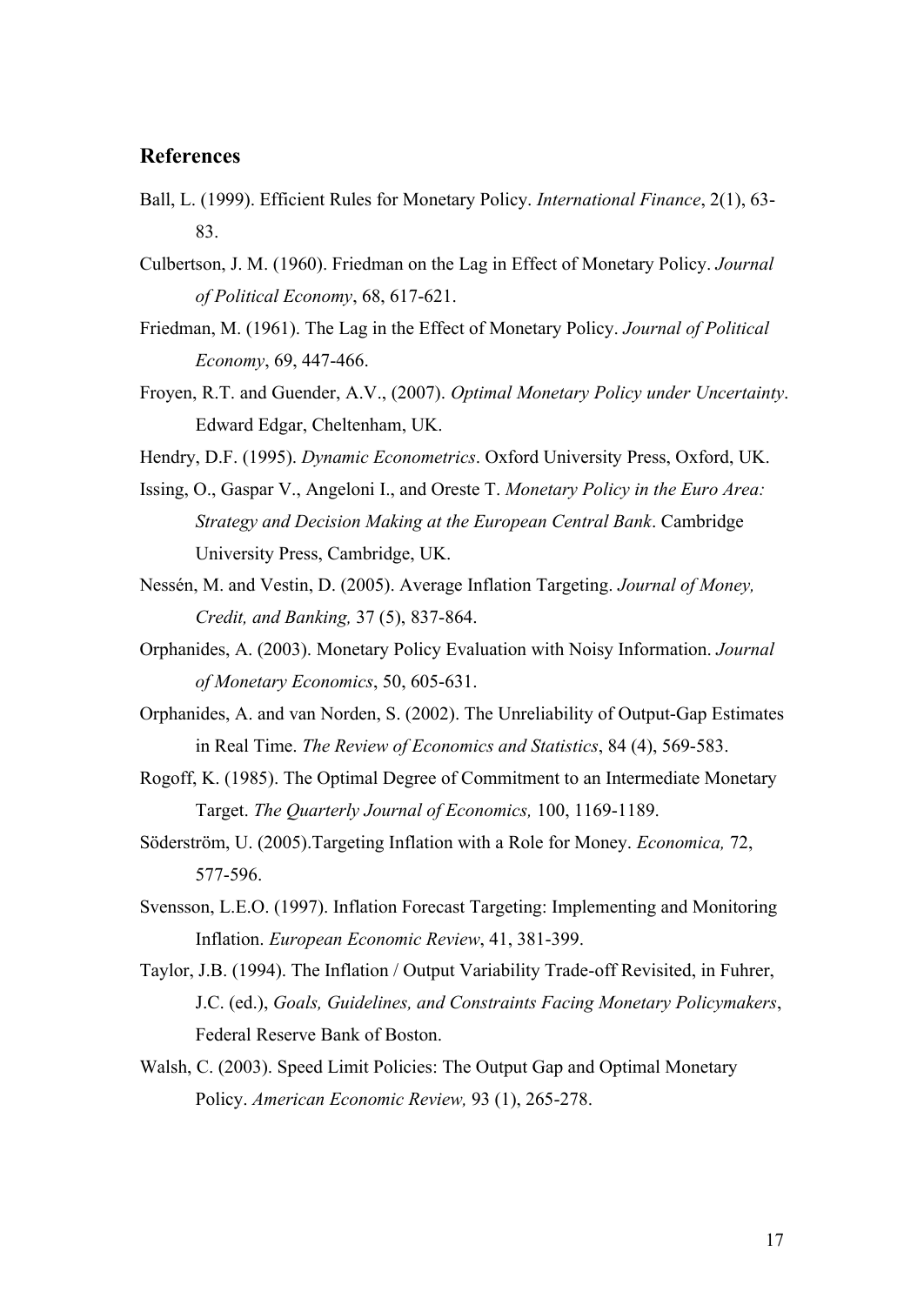*Figure 1***:** The Optimal Policy Frontier

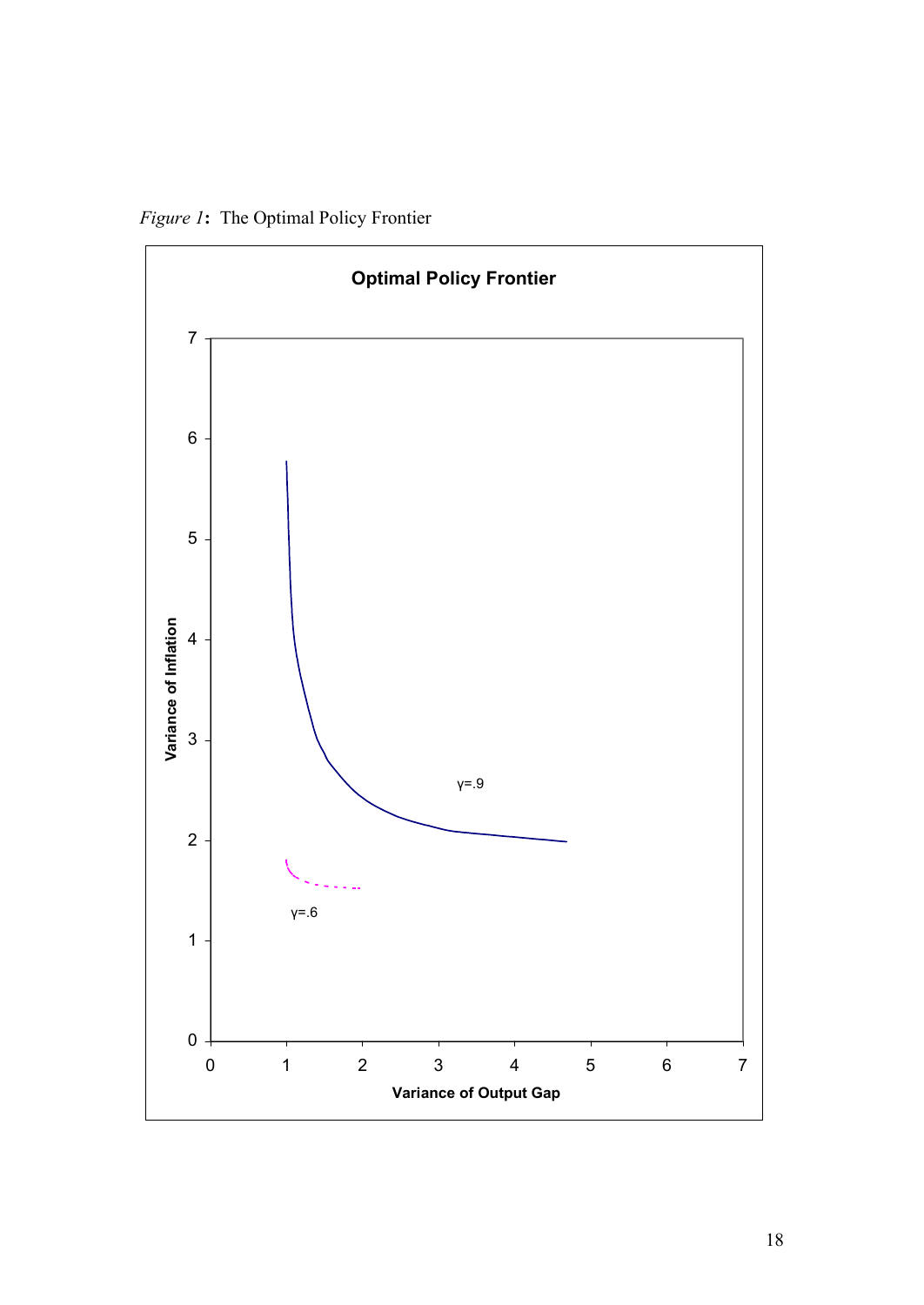*Figure 2:* A Comparison of the Output-Inflation Variability Trade-Off



**Policy Frontiers**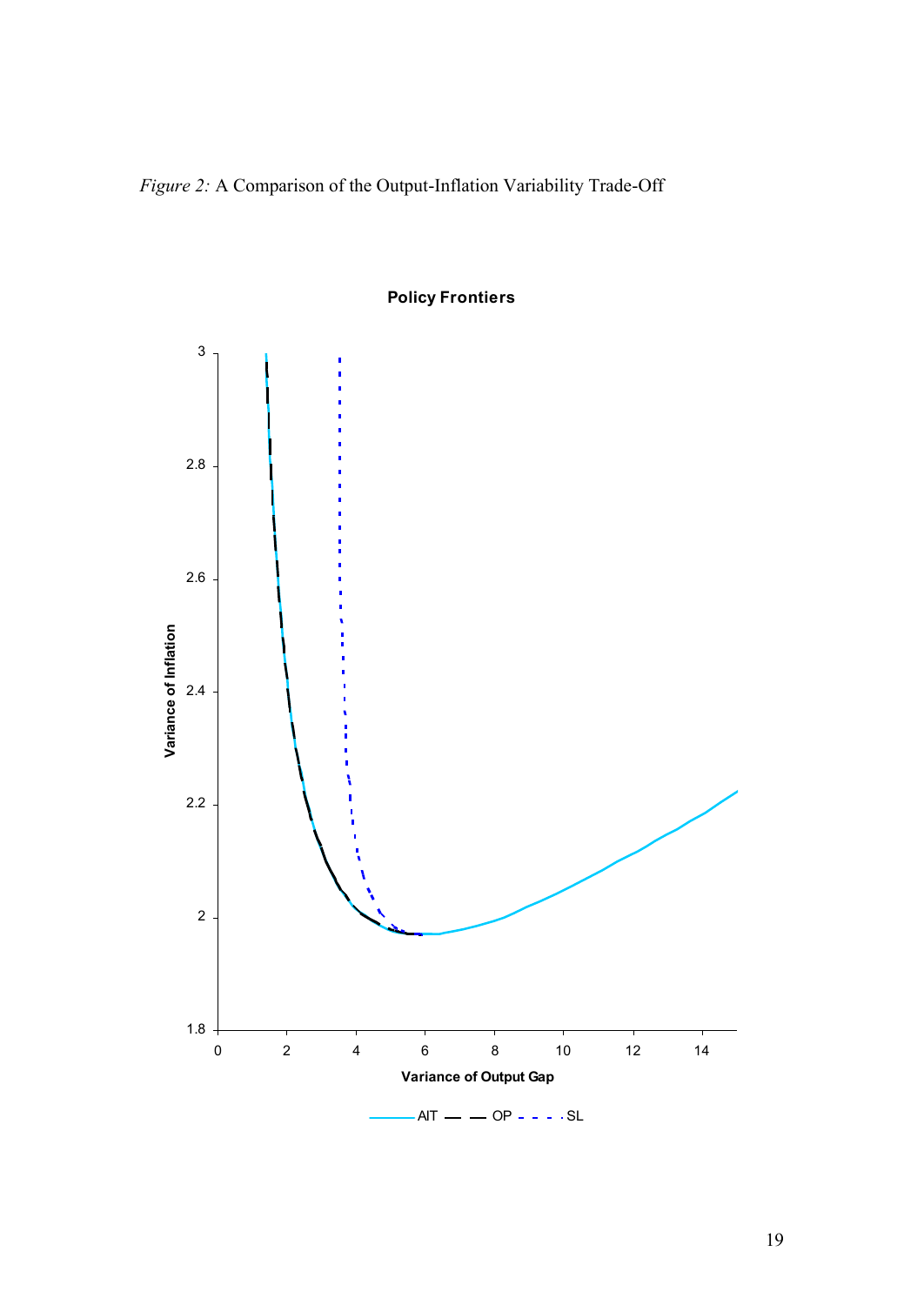| Policymaker's  | Society's   | Society's welfare loss under AIT           | Society's welfare loss      | <b>Relative Loss:</b>           |
|----------------|-------------|--------------------------------------------|-----------------------------|---------------------------------|
|                |             |                                            |                             |                                 |
| aversion to    | aversion to |                                            | under optimal policy        | loss under AIT relative to loss |
| inflation      | inflation   |                                            |                             | under optimal policy            |
| variability    | variability |                                            |                             | $(\%)$                          |
| $m^{AT}$       | m           | $E[L_t]_{AT} = V(y_t^{AT}) + mV(p_t^{AT})$ | $E[L_t] = V(y_t) + mV(p_t)$ | $E[L_t]_{AT} - E[L_t]$          |
|                |             |                                            |                             | $E[L_t]$                        |
|                | 0.870       | 3.991                                      | 3.983                       | 0.002                           |
| $\overline{2}$ | 1.690       | 6.117                                      | 6.095                       | 0.003                           |
| 4              | 3.267       | 9.837                                      | 9.774                       | 0.006                           |
| 8              | 6.280       | 16.505                                     | 16.311                      | 0.011                           |
| 10             | 7.739       | 19.656                                     | 19.373                      | 0.014                           |
| 50             | 33.730      | 76.349                                     | 71.667                      | 0.065                           |
| 100            | 61.949      | 142.718                                    | 127.529                     | 0.119                           |

Table 1: Society's Welfare under Average Inflation Targeting Relative to Optimal Policy

Note:  $m^{AT}$  is the weight the policymaker places on average inflation in his objective function. The first column lists plausible values for  $m^{AT}$ . The second column reports the values for *m* that society would have to have for average inflation targeting to generate the same welfare losses for both the policymaker and society:  $E[L_t]^{AIT} = E[L_t]_{AIT}$  where  $E[L_t]^{AIT} = V(y_t^{AIT}) + m^{AIT}V(\overline{p}_t^{AIT})$  and  $E[L_t]_{AIT} = V(y_t^{AIT}) + mV(p_t^{AIT})$ .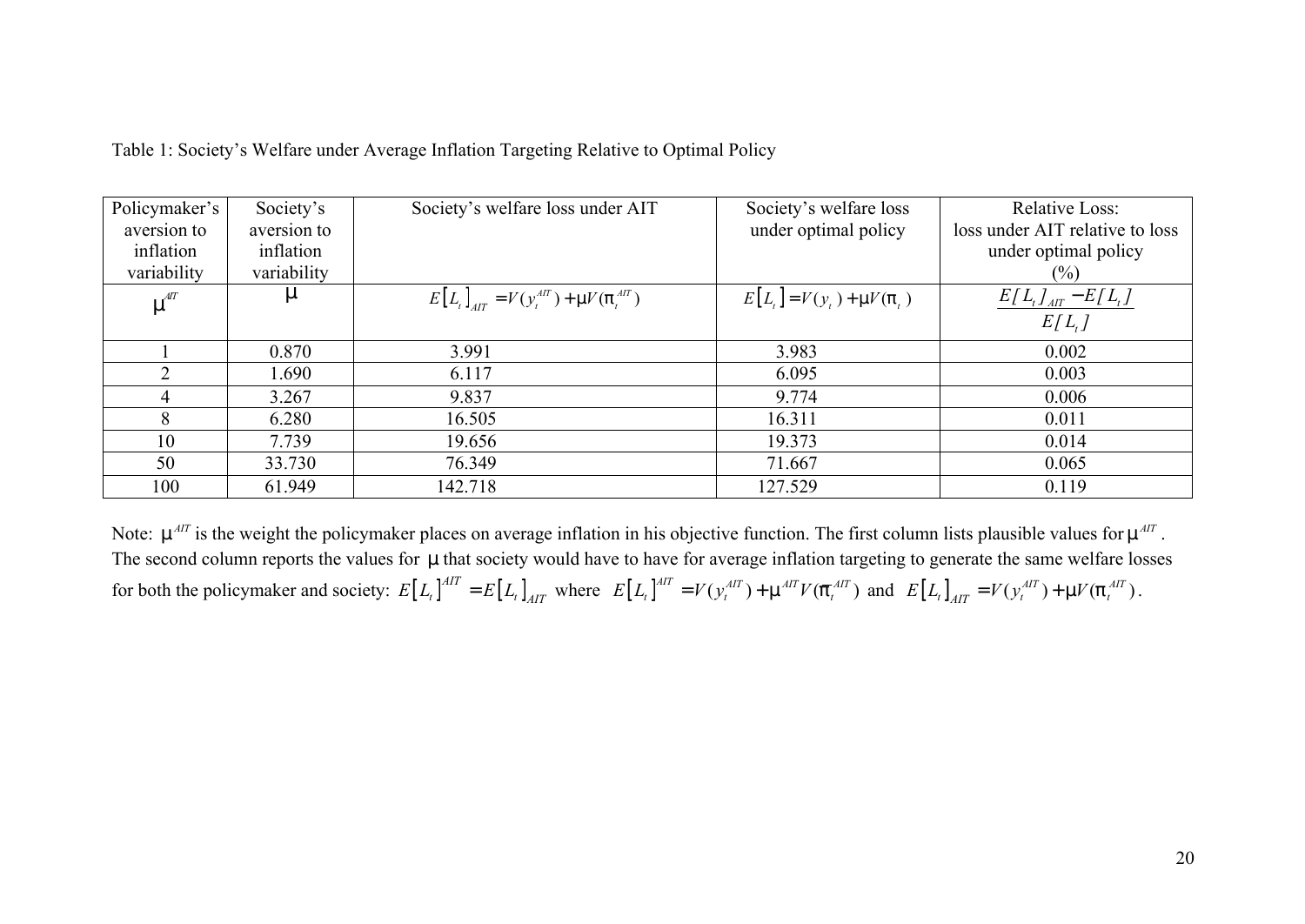| Policymaker's | Society's   | Society's welfare loss under speed limit                                        | Society's welfare loss         | <b>Relative Loss:</b>                             |
|---------------|-------------|---------------------------------------------------------------------------------|--------------------------------|---------------------------------------------------|
| aversion to   | aversion to |                                                                                 | under optimal policy           | loss under SL relative to loss                    |
| inflation     | inflation   |                                                                                 |                                | under optimal policy                              |
| variability   | variability |                                                                                 |                                | $(\%)$                                            |
| $m^{SL}$      | m           | $E[L_t]_{\text{SL}} = V(y_t^{\text{SL}}) + \text{m}V(\mathsf{p}_t^{\text{SL}})$ | $E[L_t] = V(y_t) + mV(\rho_t)$ | Rel. Loss = $\frac{E[L_t]_{SL} - E[L_t]}{E[L_t]}$ |
|               |             |                                                                                 |                                |                                                   |
|               | 0.676       | 5.577                                                                           | 3.439                          | 0.621                                             |
|               | 1.824       | 8.390                                                                           | 6.424                          | 0.305                                             |
|               | 4.072       | 13.388                                                                          | 11.562                         | 0.157                                             |
| 8             | 8.441       | 22.535                                                                          | 20.835                         | 0.081                                             |
| 10            | 10.588      | 26.921                                                                          | 25.261                         | 0.065                                             |
| 50            | 51.972      | 109.019                                                                         | 107.806                        | 0.011                                             |
| 100           | 102.597     | 208.661                                                                         | 207.758                        | 0.004                                             |

Table 2: Society's Welfare under a Speed Limit Policy Relative to Optimal Policy

Note:  $m^{SL}$  is the weight the policymaker places on the rate of inflation in his objective function. The first column lists plausible values for  $m^{SL}$ . The second column reports the values for *m* that society would have to have for a speed limit policy to generate the same welfare losses for both the policymaker and society:  $E[L_t]_{SL}^S = E[L_t]_{SL}$  where  $E[L_t]_{SL}^S = V((y_t - y_{t-1})_{SL}) + \mathfrak{m}^{SL}V(\mathfrak{p}_t^{SL})$  and  $E[L_t]_{SL} = V(y_t^{SL}) + \mathfrak{m}V(\mathfrak{p}_t^{SL})$ .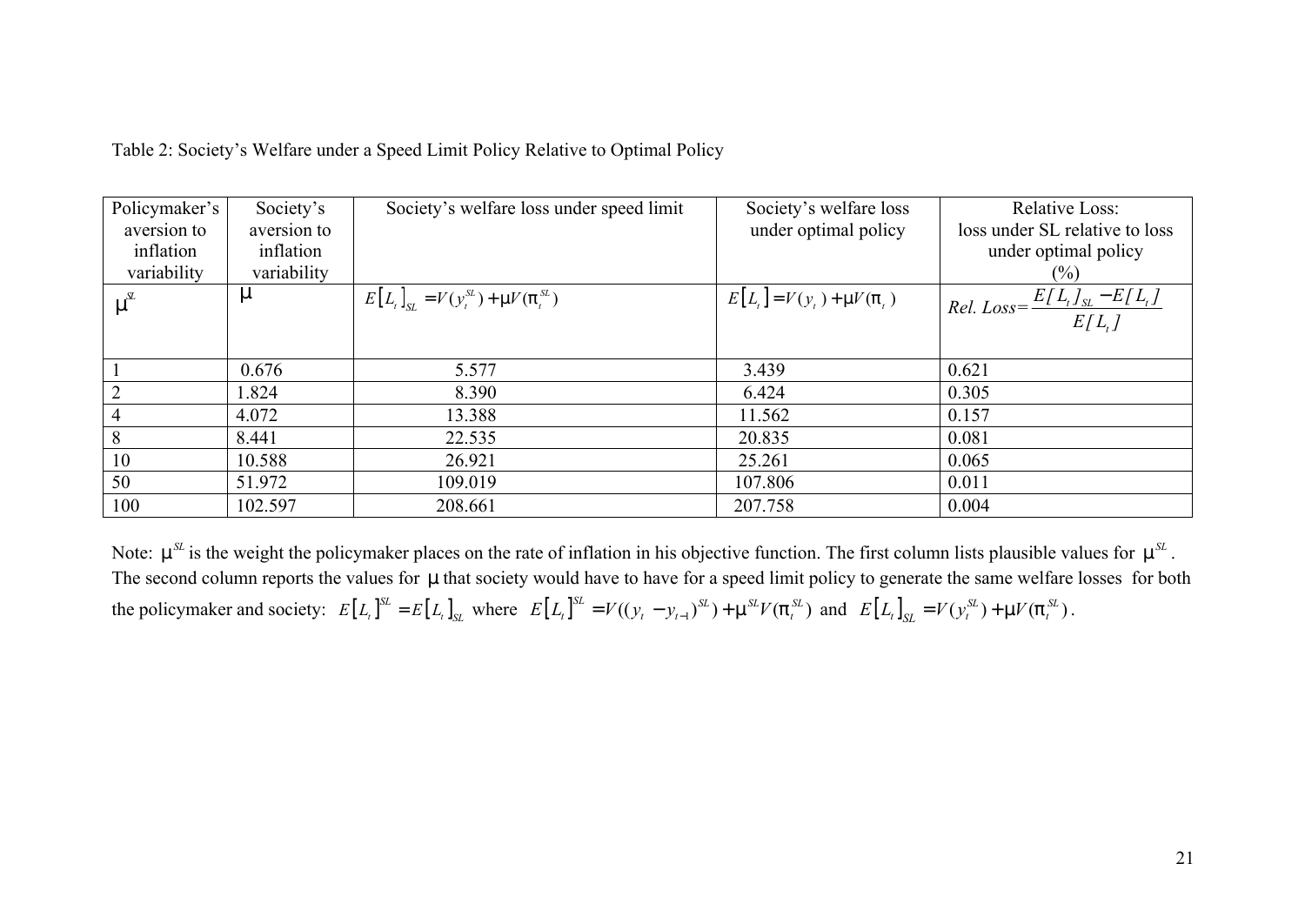#### **Appendix:**

The alternative specification of the target rule for a speed limit policy takes the following form:

$$
q^{SL}[E_t y_{t+1} - y_t] + E_t p_{t+1} = 0
$$
 (A1)

Because of the two-period transmission lag expected inflation next period is predetermined. This target rule is equivalent to nominal income growth targeting (where the target growth rate has been normalized to zero) if  $q^{SL} = 1$ .

Combining the above target rule with the model equations determines the output gap under a speed limit policy:

$$
y_{t} = -\frac{g}{q^{SL}} p_{t-1} + \frac{q^{SL} - a}{q^{SL}} y_{t-1} + e_{t}
$$
 (A2)

Along with the Phillips curve, equation (A2) gives rise to the following variances of the output gap  $(y_t)$ , inflation  $(\pi_t)$ , and the change in the output gap  $(y_t - y_{t-1})$ :

$$
V(y_t^{SL}) = \frac{q^{SL}[2ag + q^{SL}(1 - g(1 + g - g^2))]s_e^2 + g^2(1 + g)s_h^2}{(1 - g)a(2q^{SL}(1 + g) - a)}
$$
(A3)

$$
V(p_t^{SL}) = \frac{a(q^{SL})^2 (1+g) s_e^2 + (2q^{SL} - a(1-g)) s_h^2}{(1-g)(2q^{SL}(1+g) - a)}
$$
(A4)

$$
V((y_t - y_{t-1})^{SL}) = \frac{2[q^{SL}(ag + q^{SL}(1-q^{2}))S_e^2 + g^2S_h^2]}{(1-q)q^{SL}(2q^{SL}(1+g)-a)}
$$
(A5)

Here we see that all three variances are well defined provided that  $g \neq l$ , i.e. that the Phillips Curve is not of the accelerating type.

Inserting (A4) and (A5) into (18) and minimizing the expected loss function with respect to  $\theta^{SL}$  yields the optimal value of the policy parameter under a speed limit policy. The optimal policy parameter is again a function of the parameters of the Phillips Curve, the preference parameter of the policymaker, and the variances of the shocks of the model.

Figure A1 shows that the alternative specification of the target rule under a speed limit policy leads to average inflation targeting strictly dominating a speed limit policy. The policy frontier traced out by average inflation targeting lies below the policy frontier ground out by a speed limit policy. Average inflation targeting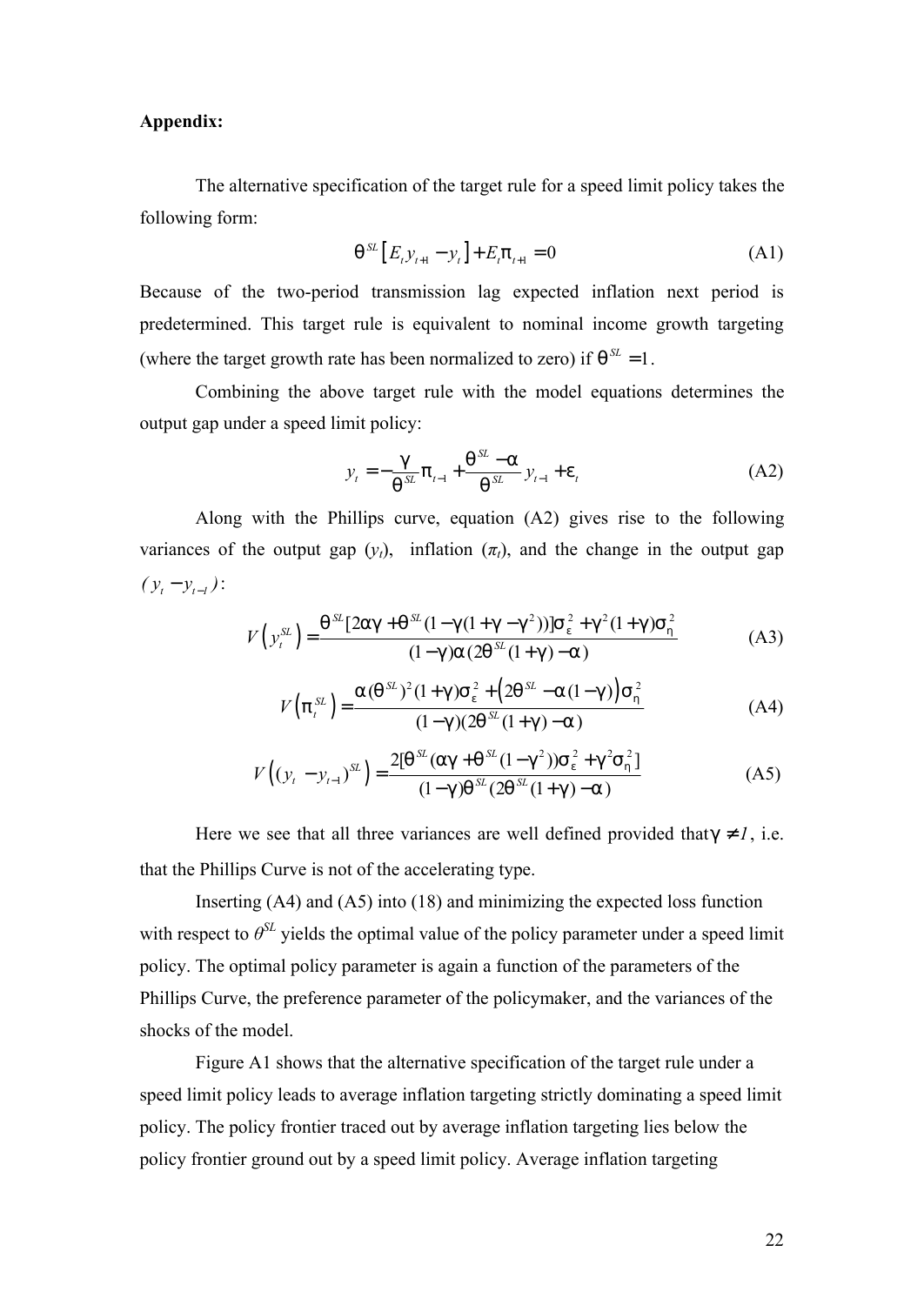generates a more favorable output-inflation variability trade-off than a speed limit policy.





The target rule underlying average inflation targeting could also be specified as:

$$
q^{AT} E_{t} y_{t+1} + E_{t} \overline{p_{t+1}} = 0
$$
 (A6)

Basing policy on this target rule causes the variability of the output gap to be lower but the variability of average inflation and single-period inflation to increase compared to the target rule of Section 4. Expected losses under the above target rule exceed those under the target rule discussed in the paper. In addition, there is no simple closed-form solution for the optimal policy parameter  $q^{AT}$ .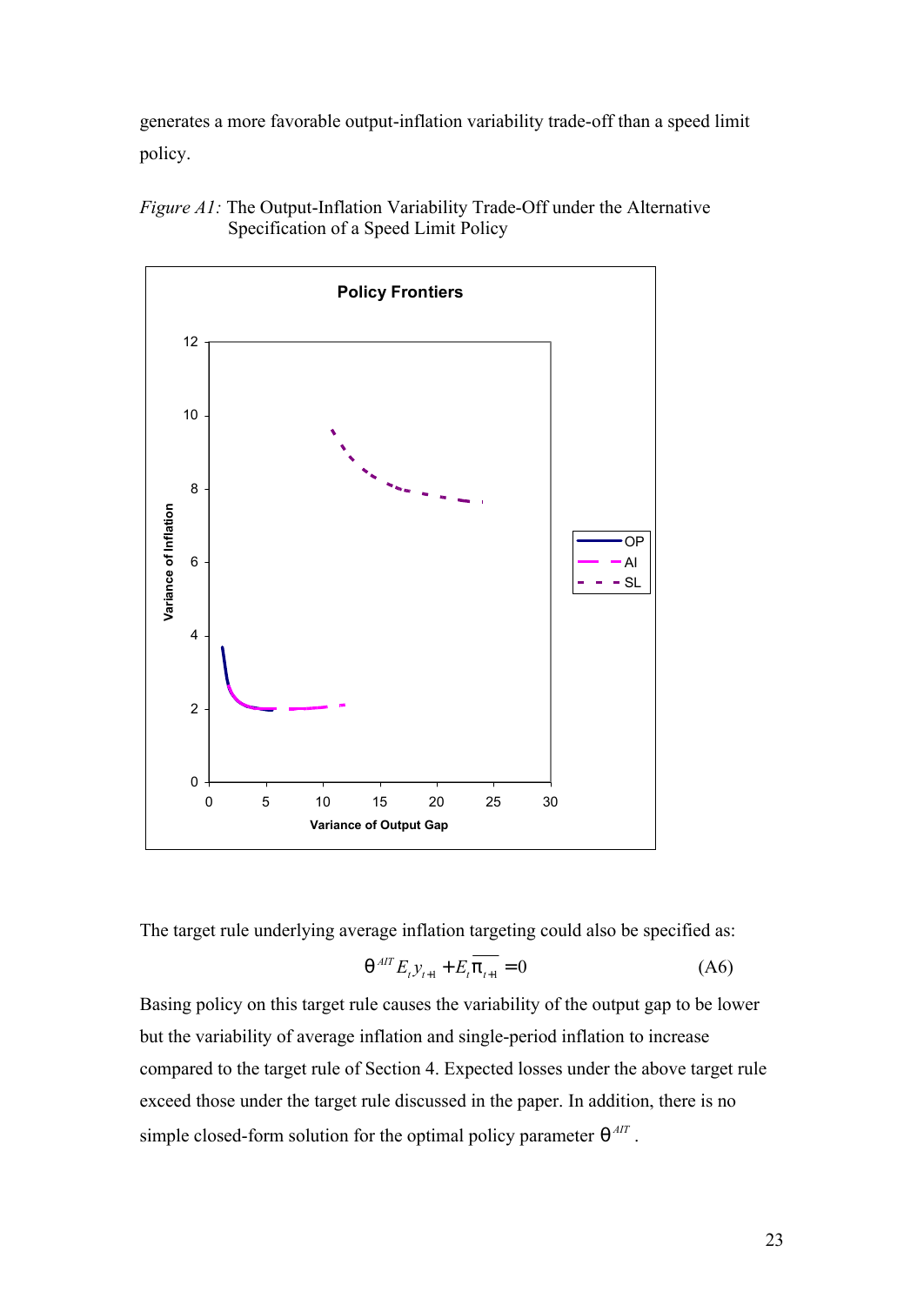#### Evolution of Expected Inflation:

This part of the appendix discusses the factors that drive expected inflation in period  $t+2$ . In each of the four cases considered, the target rule is combined with the Phillips Curve to determine the inflation forecast.

1. Target Rule under Average Inflation:  $q^{AT} E_t y_{t+1} + E_t p_{t+2} = 0$ 

The resulting rate of inflation expected in period  $t+2$  evolves gradually and is tied only to the expected rate of inflation in period *t+1:*

$$
E_{t} \mathsf{p}_{t+2} = \frac{2\mathsf{q}^{AT}\mathsf{g} - \mathsf{a}}{2\mathsf{q}^{AT} + \mathsf{a}} E_{t} \mathsf{p}_{t+1}
$$
(A7)

2. Target Rule under a Speed Limit Policy:  $q^{SL} [E_t y_{t+1} - y_t] + E_t p_{t+2} = 0$ 

Under a speed limit policy, contemporaneous information enters the target rule. This complicates the policy-setting process. The evolution of expected inflation depends not only on expected inflation in period *t+1* but also on the current output gap:

$$
E_{t} \mathsf{p}_{t+2} = \frac{\mathsf{q}^{SL}}{\mathsf{q}^{SL} + \mathsf{a}} (\mathsf{g} E_{t} \mathsf{p}_{t+1} + \mathsf{a} y_{t})
$$
(A8)

The two remaining target rules describe less efficient policy outcomes under average inflation targeting and a speed limit policy.

3. Target Rule under Average Inflation:  $q^{AT}E_t y_{t+1} + E_t \overline{p}_{t+1} = 0$ 

Notice that the current rate of inflation appears in the definition of  $E_t \overline{p}_{t+1}$ . As a result, expected inflation in period *t+2* depends on both expected inflation in period  $t+1$  and the current rate of inflation:

$$
E_t \mathsf{p}_{t+2} = \frac{1}{2\mathsf{q}^{AIT}} ((2\mathsf{q}^{AIT}\mathsf{g} - \mathsf{a}) E_t \mathsf{p}_{t+1} - \mathsf{a} \mathsf{p}_t)
$$
(A8)

Compared to the first case, the policy-setting process becomes more complicated.<sup>21</sup>

4. Target Rule under a Speed Limit Policy:  $q^{SL} [E_t y_{t+1} - y_t] + E_t p_{t+1} = 0$ 

Expected inflation two periods into the future depends on both expected inflation in period  $t+1$  and the current output gap:

$$
E_{t} \mathsf{p}_{t+2} = \frac{\mathsf{g} \mathsf{q}^{SL} - \mathsf{a}}{\mathsf{q}^{SL}} E_{t} \mathsf{p}_{t+1} + \mathsf{a} y_{t}
$$
(A9)

 $^{21}$  Equation (A8) is akin to a second-order difference equation.